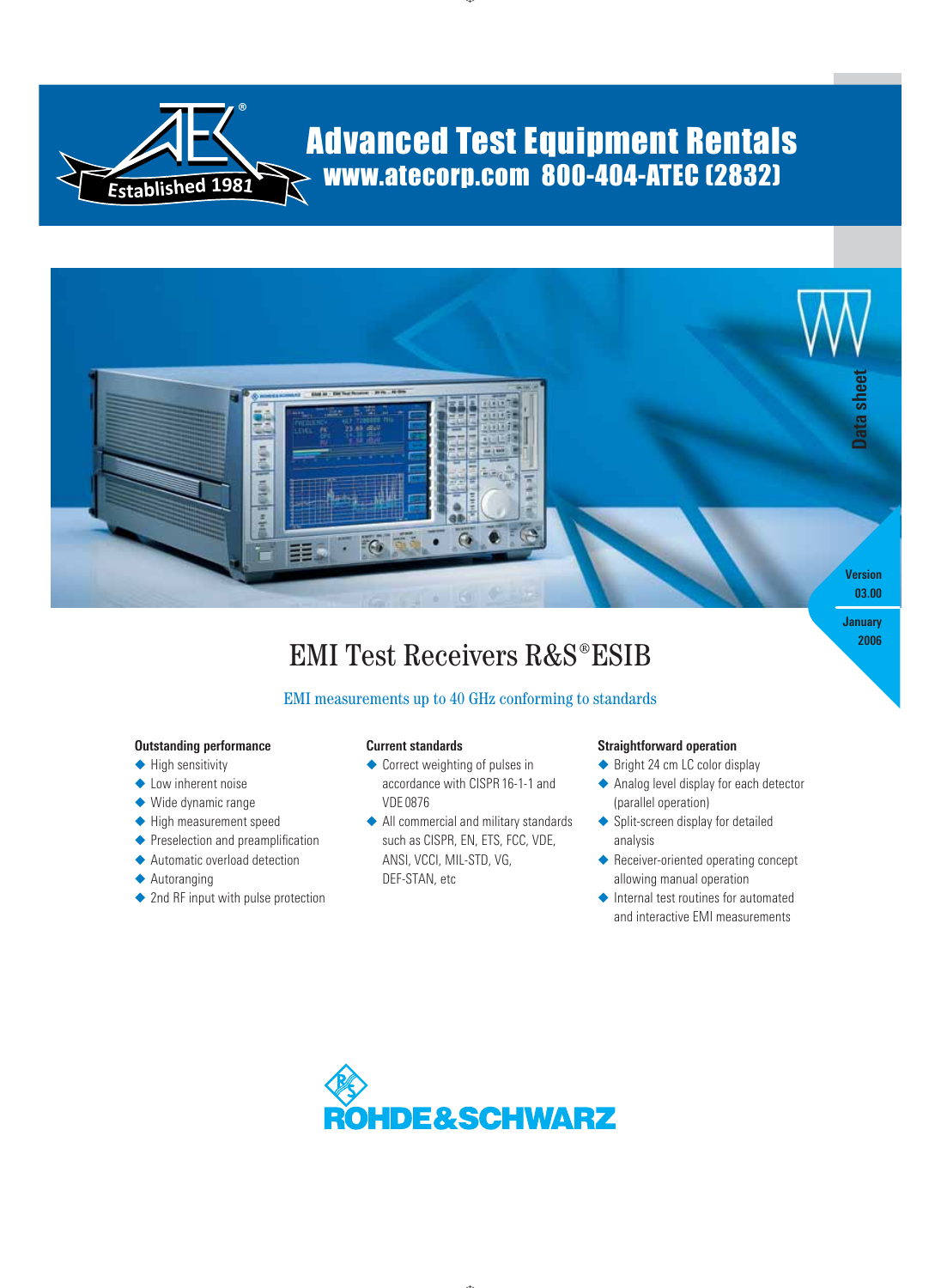

The R&S®ESIB family of EMI test receivers combines the high sensitivity, large dynamic range and selectivity of a highend test receiver with the flexibility and speed of a top-class spectrum analyzer in one instrument.

The  $RAS^{\circ}$  ESIB family comprises three models with different upper frequency limits:

- ◆ R&S®ESIB 7 (20 Hz to 7 GHz)
- ◆ R&S®ESIB 26 (20 Hz to 26.5 GHz)
- ◆ R&S®ESIB 40 (20 Hz to 40 GHz)

The upper frequency limit of the R&S®ESIB 26 and R&S®ESIB 40 can be extended up to 110 GHz by means of external mixers (option R&S®FSE-B21 required).

All three models have the following characteristics:

- ◆ High sensitivity
- ◆ Excellent large-signal immunity
- ◆ Low measurement uncertainty
- ◆ High measurement speed

# Standard-conforming measurements

The  $RSS^{\circ}FSIR$  carries out measurements in conformance with all commercial and military EMI standards such as CISPR, EN, VDE, ANSI, FCC, BS, ETS, VCCI, MIL-STD, VG, DEF-STAN, DO 160 and GAM EG 13. It goes without saying that the  $RAS^*ESIB$  family complies with the basic standard, i.e. CISPR 16-1-1 or VDE 0876, which places stringent requirements on receiver dynamic range.

# Test routines oriented to practical requirements

During the various development phases of a product, different measurements are performed as required for each stage. The  $RAS^{\circ}ESIB$  family offers appropriate features and routines for the different development stages.

Early in development, functional measurements play the predominant role. While EMI measurements are important right from the beginning to avoid redesigns, the R&S®ESIB at this stage primarily functions as a high-grade spectrum analyzer.

The R&S®ESIB is outstanding for its low inherent noise, high intermodulation suppression and low SSB phase noise. Moreover, the R&S®ESIB provides all test routines offered by modern spectrum analyzers, such as noise measurement, phase noise measurement, channel and adjacent-channel power measurement as well as time-domain measurement.

As development progresses, EMI measurements become more and more important, for example on modules and their interfaces. Measurements are frequently carried out using sensors, probes or current transformers. Interference analysis and referencing of results to limit values are important. Here, too, the R&S®ESIB family meets all relevant requirements in terms of performance, functionality and economy of operation:

- ◆ Fast overview measurements with linear or logarithmic frequency scale in spectrum analyzer mode (sweep mode) or in test receiver mode (scan mode) with tuning in user-defined frequency steps with selectable measuring times per step
- ◆ Bandwidths conforming to CISPR 16-1-1 (200 Hz, 9 kHz, 120 kHz and 1 MHz) and MIL-STD (10 Hz to 1 MHz), plus 10 MHz bandwidth, and analyzer bandwidths between 1 Hz and 10 MHz, selectable in steps of 1, 2, 3 and 5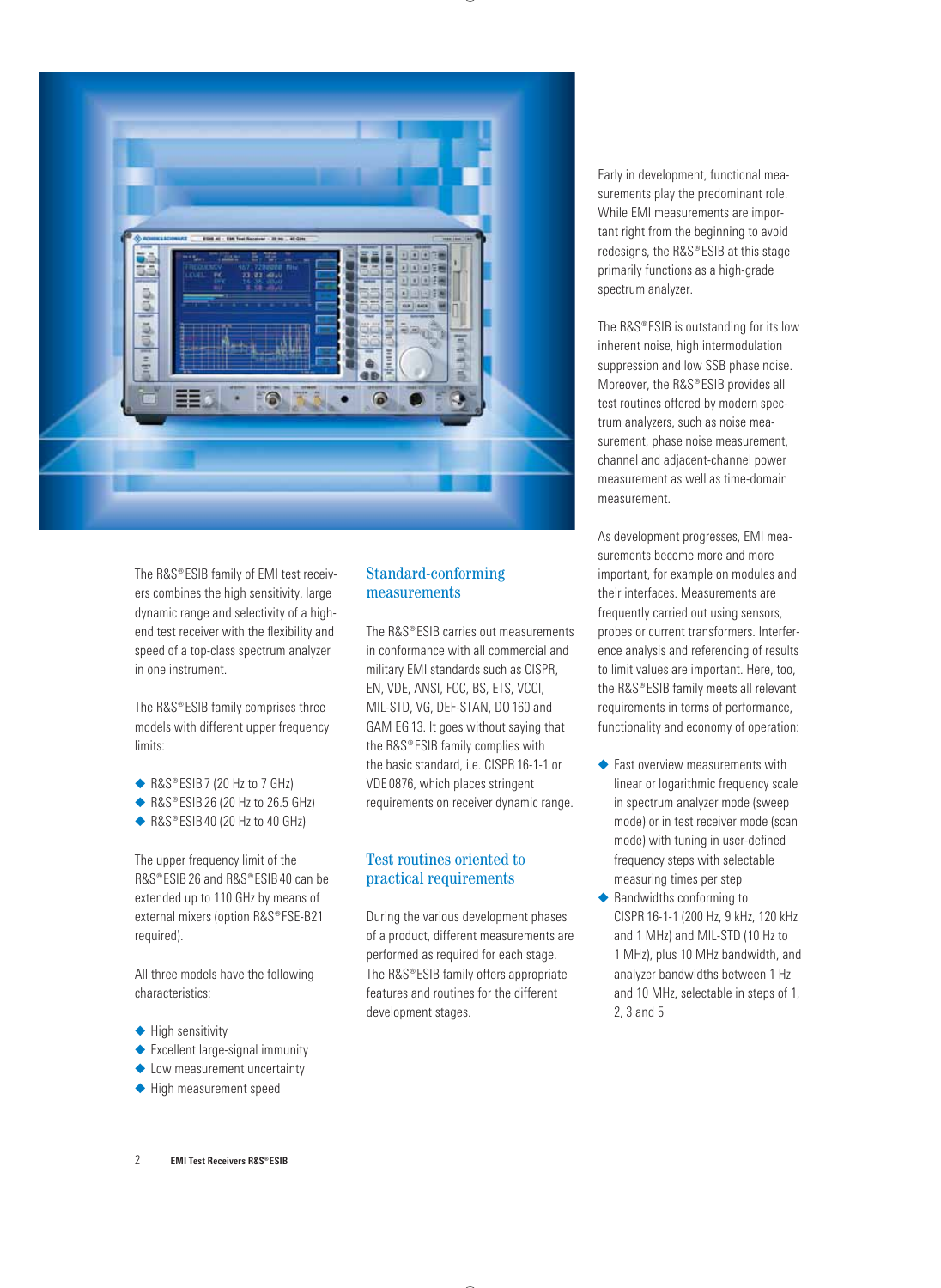- ◆ Pulse weighting using quasi-peak, peak, average and CISPR-average detectors; the detectors operate in parallel and can be switched in as required
- ◆ User-selectable transducer factors for the output of results in the correct unit; transducer factors for practically any number of transducers can be stored on the internal hard disk; active transducers are powered and coded via a socket on the  $RAS^{\circ}ESIB$ front panel
- ◆ User-definable limit lines with linear or logarithmic frequency scale; limit lines are stored on the internal hard disk
- ◆ Time-domain measurements at up to 50 ns resolution for interference source analysis



*Overview measurement*

The excellent characteristics and functions of the  $RAS^{\circ}ESIB$  family come into their own when compliance with relevant EMI standards is to be verified on the finished product. This may involve limit values for RFI voltage measurements using artificial mains networks,

# Specifications in brief

- ◆ Frequency range
	- Input 1: 20 Hz to 7/26.5/40 GHz
	- Input 2: 20 Hz to 1 GHz
- ◆ Preselection in receiver mode (fixed) and analyzer mode (selectable)
- ◆ Three fixed-tuned and six or seven tracking filters (models .26 and .40)
- ◆ Preamplifier with 20 dB gain switch-selectable in conjunction with preselector
- ◆ Resolution bandwidths
	- 200 Hz, 9 kHz, 120 kHz in accordance with CISPR 16-1-1, –
	- 10 Hz to 10 MHz, in decadic steps (6 dB bandwidths, receiver and analyzer mode)
	- 1 Hz to 10 MHz, adjustable in steps of 1/2/3/5 (3 dB bandwidths, analyzer mode)
- ◆ Parallel detectors (max. 4) in receiver mode Peak, average, CISPR-average, quasi-peak and RMS
- ◆ Automatic scan Four storable traces with up to 80 000 measured values each (250 000 values with one trace)
- ◆ Internal controller (Windows NT)

for RFI field-strength measurements by means of test antennas, or for RFI power measurements with absorbing clamps.

Especially measurements using artificial mains networks and absorbing clamps put the pulse-handling capability of the RF input to a severe test. The R&S®ESIB solves this problem by means of a second, pulse-protected input for the frequency range from 20 Hz to 1 GHz. In the case of the  $RAS^{\circ}ESIB7$ , for example, this input can handle pulses with voltages up to 1500 V and powers up to 30 mWs without any damage being caused. Pulses generated by artificial mains networks during phase switching or during RFI power measurements on ignition cables using absorbing clamps pose no problem.

The input bandwidth of the frontend is limited by preselection filters to reduce the total voltage level at the input mixer to an extent compatible with the wide dynamic range required for quasi-peak detection in the CISPR frequency range.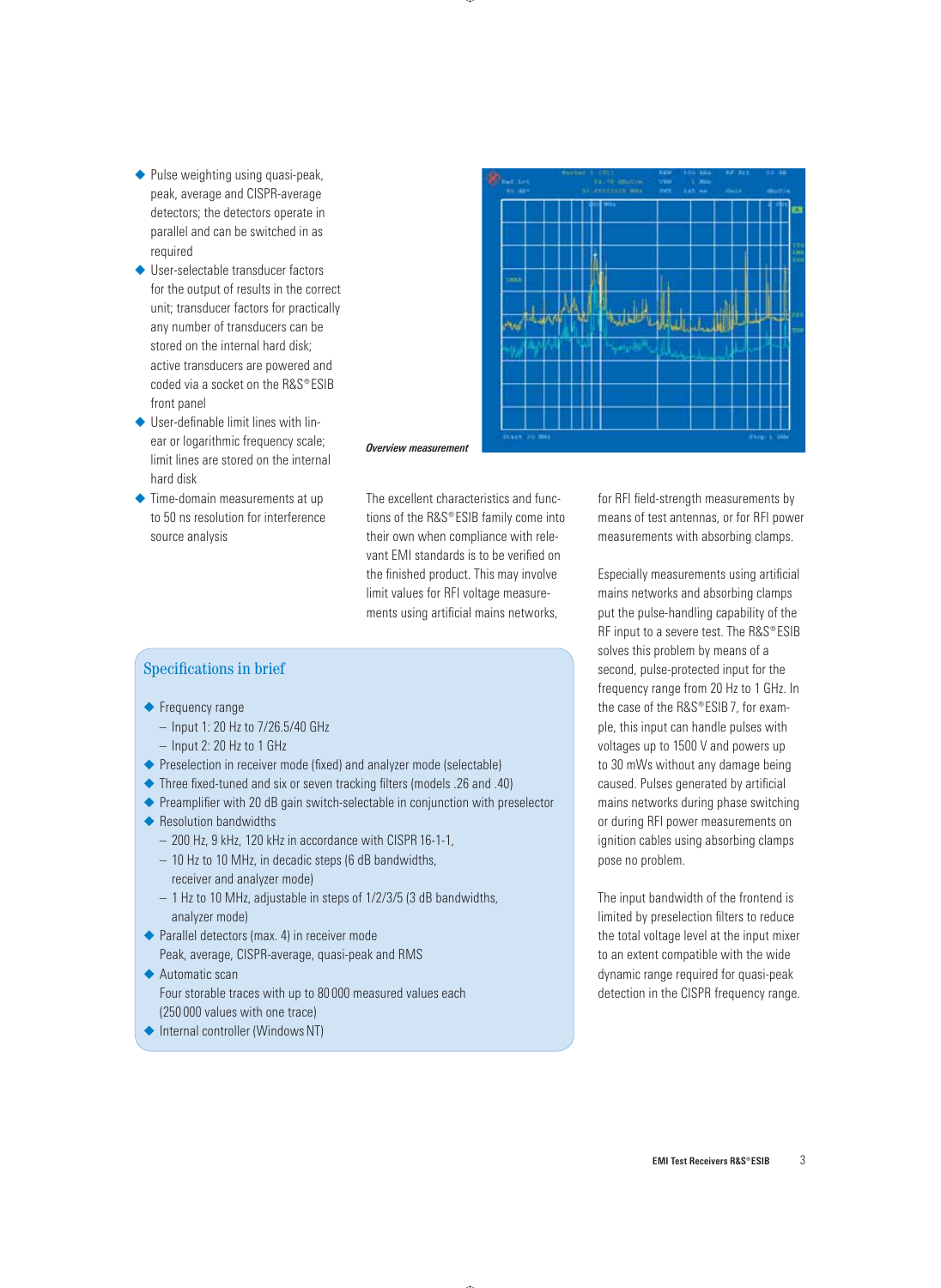



| 当<br><b>ZELOSA</b>                                                                                                                                                                | 9 kHz<br><b>Start</b><br>1 288 1<br>LIN Autor:<br><b>STAD</b>                                                  |                                                                                                                                       | <b>POST</b><br>EFLIS MIN LAVAL                                                                                                                   | <b>GINE HAR Level IV USUF</b><br><b>O'-SAUS</b><br>Preparity Asis, 102 |                 |
|-----------------------------------------------------------------------------------------------------------------------------------------------------------------------------------|----------------------------------------------------------------------------------------------------------------|---------------------------------------------------------------------------------------------------------------------------------------|--------------------------------------------------------------------------------------------------------------------------------------------------|------------------------------------------------------------------------|-----------------|
| p.                                                                                                                                                                                |                                                                                                                |                                                                                                                                       | <b>BOAR RABOTS</b>                                                                                                                               |                                                                        |                 |
|                                                                                                                                                                                   | <b>SANDE:1</b>                                                                                                 | <b>BABIET'S</b>                                                                                                                       | <b>BANGETS</b>                                                                                                                                   | <b>BADILE &amp;</b>                                                    | <b>BABILE R</b> |
| <b>GEART</b><br>Etcur.<br>Flex Sile<br>Frank BM<br><b>Negat Time."</b><br>ANNIE KINNEETER VIN<br><b>BF AFTER 1 22 -18</b><br><b>Viewar</b><br>AUTO FEBRAE<br><b>Shanut</b><br>max | <b>BOWHER</b><br><b>LEE AH</b><br><b><i>WG 318</i></b><br>200,388<br><b>PE NH</b><br>UPF.<br>OPP.<br>23/2172.2 | 1541304<br>清楚 静脉束<br>4.3318<br>ALMAL<br><b>STANT</b><br><b>CONTRACTOR</b><br>35, 49<br><b>CALL</b><br>5977<br>INDUT I<br><b>COLOR</b> | <b>BE MIN</b><br>3.7444<br><b>AP 630</b><br><b>ESTONIA</b><br>3.047 per<br><b>CONTRACTOR</b><br>33 - 25<br><b>UPR1</b><br><b>CFW.</b><br>13217 1 |                                                                        |                 |



#### *Fig. 1:*

*Sensitivity in 30 MHz to 1000 MHz range at 120 kHz IF bandwidth, with peak detector and transducer factors for antenna + cable, displayed with limit lines for quasi-peak*

#### *Fig. 2:*

*Scan table for CISPR bands A to C/D*

#### *Fig. 3:*

*Inherent noise from 30 Hz to 100 kHz with limit values in line with MIL-STD-461D RE 101, using the Shielded and Calibrated Magnetic*  **Field Pickup Coil R&S® HZ-10** 

*Figs. 4 to 7:* 

*Example of transducer set: combination of antenna + cable*

Up to 2 MHz, the R&S®ESIB family uses fixed-tuned filters; from 2 MHz to 1000 MHz, the preselection filters operate as tracking filters.

An autorange function is available for the automatic setting of attenuation and gain in the RF and IF signal paths. This function ensures the correct combination of attenuation and gain depending on the test level or any overload of a signal stage caused by pulses or sinusoidal signals. So the operator is not burdened with the internal workings of the test receiver.

To measure extremely small voltage levels occurring, for example, in EMI measurements on vehicle antennas in line with CISPR 25, the R&S®ESIB family offers a 20 dB preamplifier from 9 kHz to 7 GHz (above 7 GHz as option R&S®ESIB-B2). The preamplifier is located between the RF preselection and the input mixer to be protected against overload. With this preamplifier, the inherent noise of the R&S®ESIB is lowered to such an extent that the RFI field strength obtained in an overview measurement using the peak detector, a log- periodic

antenna (e.g. R&S®HL 223) and a 10 m connecting cable clearly remains below the EN 55022 quasi-peak limit (Fig. 1).

Fig. 2 shows the SCAN table stipulated for commercial EMI measurements as a function of the prescribed CISPR bandwidths.

To achieve high sensitivity in measurements in line with MIL-STD-461D RE 101 in the frequency range from 30 Hz, the unavoidable feedthrough of the 1st LO at the input mixer is suppressed by self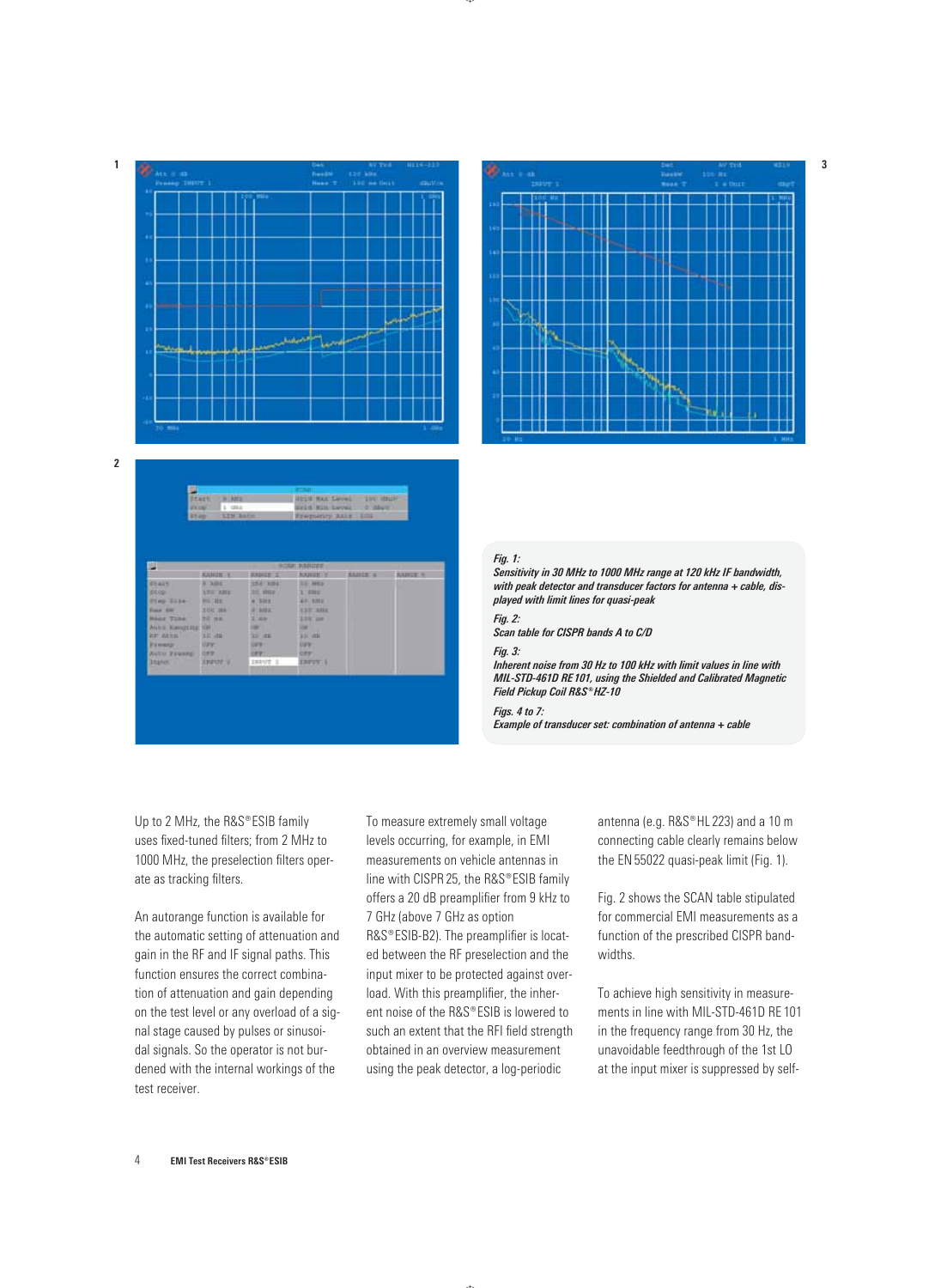**4**

**5**



|                            |        | <b>HOTT TRANSDOCKN-PACTOR</b> |           |
|----------------------------|--------|-------------------------------|-----------|
| HL223<br><b>Hanwy</b>      |        |                               |           |
| mitoritow<br><b>SWEEP</b>  |        |                               |           |
| Interpolations fied        |        |                               |           |
| Community L.               |        |                               |           |
| <b>FRIODUENCY</b>          | TUF/48 | <b>РВШОПИРИСТ</b>             | TOFFIEL . |
| EUU JUADODOOOD MINE        | まし参の日  |                               |           |
| 258.000000000 MHz          | 33/408 |                               |           |
| 300300000000 MHz           | 11.708 |                               |           |
| 156:000000000 MMW          | 34.400 |                               |           |
| 408 005080000 MILE         | 11,000 |                               |           |
| 450.000000000 MHS          | 15.705 |                               |           |
| 500.000000000 MHz          | 17.400 |                               |           |
|                            | 18,500 |                               |           |
| 400.000000000 MHz          | 18,000 |                               |           |
| E101000000000 MILE         | 13.900 |                               |           |
| <b>199,000000000 Hits</b>  | 21,000 |                               |           |
| 150.000000000 MHz          | 10.000 |                               |           |
| E00.000000000 MHz          | 33.500 |                               |           |
| <b>REGIONAL CONGRATION</b> | 221400 |                               |           |
| MIN COODDOOD CORP.         | 11/700 |                               |           |
| <b>SESCOSSODOOO MIS</b>    | 11,300 |                               |           |
| 1.000000000 OH:            | 33.400 |                               |           |
|                            |        |                               |           |
|                            |        |                               |           |
|                            |        |                               |           |
|                            |        |                               |           |
|                            |        |                               |           |
|                            |        |                               |           |
|                            |        |                               |           |
|                            |        |                               |           |

|                           |               |            | <b>GILLER ESCARLEDO CERA PARTIEN</b> |                |
|---------------------------|---------------|------------|--------------------------------------|----------------|
| Name:                     | <b>BIELLE</b> |            |                                      |                |
| mate                      | distriction   |            |                                      |                |
| Interpolations LOG        |               |            |                                      |                |
| Commutati i               |               |            |                                      |                |
| <b>FRAGUISINOY</b>        |               | TUE/ISB.   | <b>FRAQUANCE</b>                     | <b>StiFada</b> |
| ED CODODOOO MIL           |               | 11:500     | STE DDOODQUOO MIS                    | IT BDG         |
| 20.081000000 BW           |               | 13-200     | 198,000000000 BRS                    | 18,700         |
| all conneccon Milz        |               | 10.500     | 190 DROODGEDO MILE                   | 20.400         |
| 501000000000 MMa          |               | 92100      | AND DODOOD NO.                       | 21,300         |
| 40.000000000 MHz          |               | 91600      |                                      |                |
| T0.000000000 MILL         |               | 9.300      |                                      |                |
| RU. 000000000 KR2         |               | $-9 - 100$ |                                      |                |
| WIN COODCOOO SAN          |               | 19.500     |                                      |                |
| 100.000000000 MHz         |               | 101100     |                                      |                |
| <b>ETH.GODSHOOOO HIGH</b> |               | 30.908     |                                      |                |
| 120,000000000 MHz         |               | 11.400     |                                      |                |
| LID:000000000 MHz         |               | 111000     |                                      |                |
| LAG.000000000 HIV         |               | 12.400     |                                      |                |
| 150.000000000 MID         |               | 11,000     |                                      |                |
| 1K0100000000 MHz          |               | 11.900     |                                      |                |
| 170100000000 MHS          |               | 13,200     |                                      |                |
| ITO, 000000000 MILL       |               | 13,400     |                                      |                |
| 190.000000000 MHz         |               | 13.800     |                                      |                |
| 230.000000000 MHz         |               | 14.300     |                                      |                |
| 310.000000000 MMs         |               | 15.100     |                                      |                |
| 228,000000000 MMz         |               | 生作上野田田     |                                      |                |
| 2201003000000 MILL        |               | 15,600     |                                      |                |
| 140.000000000 MHs         |               | 15.700     |                                      |                |
| 150.000000000 MILL        |               | 11.900     |                                      |                |
|                           |               |            |                                      |                |

|                                     |                | BILLY TRANSDUCKS FACTOR |                 |
|-------------------------------------|----------------|-------------------------|-----------------|
| <b>Name:</b>                        | tabel          |                         |                 |
| možny.<br>ins:                      |                |                         |                 |
| Interpolation: LOO                  |                |                         |                 |
| Compating a                         |                |                         |                 |
| <b>FRUQUESCE</b>                    | ttiP/dh.,      | <b>FRANQUADEST</b>      | <b>TRIP/GR.</b> |
| 38.000000000 MHz<br>\$100000000 Sks | 三、500<br>4,900 |                         |                 |
|                                     |                |                         |                 |
|                                     |                |                         |                 |
|                                     |                |                         |                 |
|                                     |                |                         |                 |
|                                     |                |                         |                 |
|                                     |                |                         |                 |
|                                     |                |                         |                 |
|                                     |                |                         |                 |
|                                     |                |                         |                 |
|                                     |                |                         |                 |

**7**

**6**

alignment of the mixer. The R&S®ESIB consequently features sufficient inherent noise suppression with respect to relevant limit values even at the lower frequency limit (Fig. 3).

# Definition of standard test sequences

To meet the requirements of relevant standards, measurements over various frequency ranges and bandwidths have to be performed, using different step sizes and measurement times or different receiver settings regarding RF attenuation and preamplification. It must also be possible to configure a scan matched to DUT characteristics. For this purpose, the R&S®ESIB offers a user-configurable scan table with up to ten subranges.

Calibration values for transducer factors of absorbing clamps or antennas, for example, are stored in tables and can be switched on as required. The transducer factors can also be combined into transducer sets, for example to display the interference spectrum in the correct unit dBμV/m in measurements with an antenna and a connecting cable (Figs. 4 to 7).

EMI emissions are usually measured in two steps. An overview measurement performed with the peak detector identifies critical emissions above or close to limit values (Fig. 8). In a second measurement with the prescribed CISPR detectors and an appropriate measurement time, the critical frequencies are checked for compliance with limit values. The R&S®ESIB family supports this procedure by two independent measurement windows on the screen and offers automatic or interactive evaluation functions for preview measurements, generation of a peak list (data reduction) and final measurement.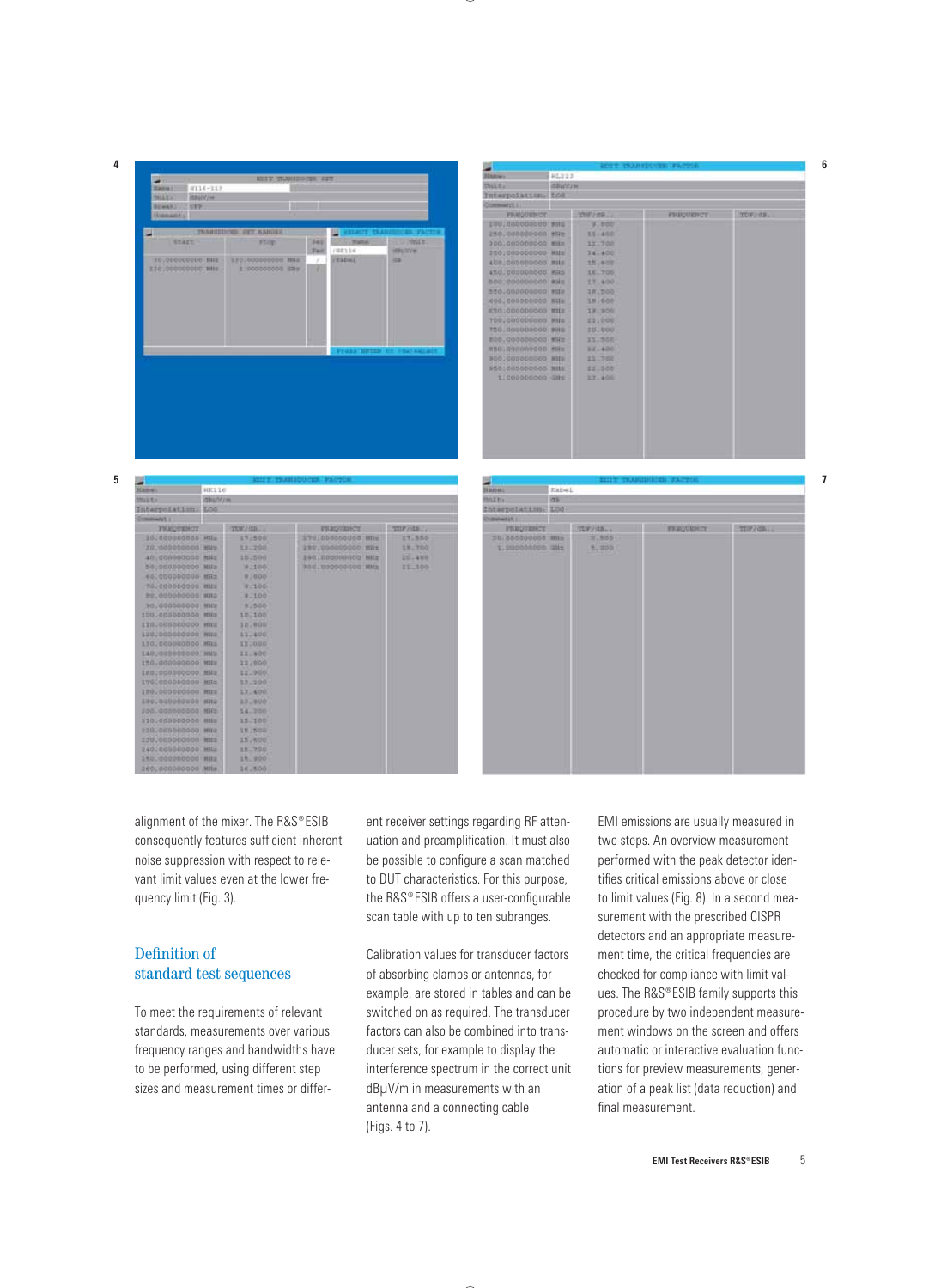

 $\overline{AB}$ 





# Split-screen display

Critical emissions can be measured with numeric display of frequency and level as with classic receivers. Bargraphs provide an analog display of measured values for the various detectors simultaneously and in different colors (Fig. 9). By coupling the marker in the overview spectrum to the receiver frequency, emissions can be measured fast and reliably in line with standards.

In the second window, the operator can zoom in on the displayed trace (Fig. 10).

Zooming is effected either based on stored measured data or by means of a new measurement with the selected detectors. If stored data is used, all stored values can be displayed. For this, the R&S®ESIB can store up to 250 000 measured values with one trace active in background operation. This considerably reduces measurement time, since no new measurement is needed to make a detailed analysis.

# Listen, view, measure

To analyze the spectrum and to exclude ambient noise, such as originating from sound or TV broadcast transmitters or the like, it is expedient to select single frequencies by means of the markers, tune the receiver frequency to the marker frequency, and activate the audio path with the built-in AM/FM demodulator by switching on the loudspeaker or headphones. Acoustic identification is very frequently and successfully used in EMI signal analysis, all the more so since manual pre-/postmeasurements and interactive operation support this approach.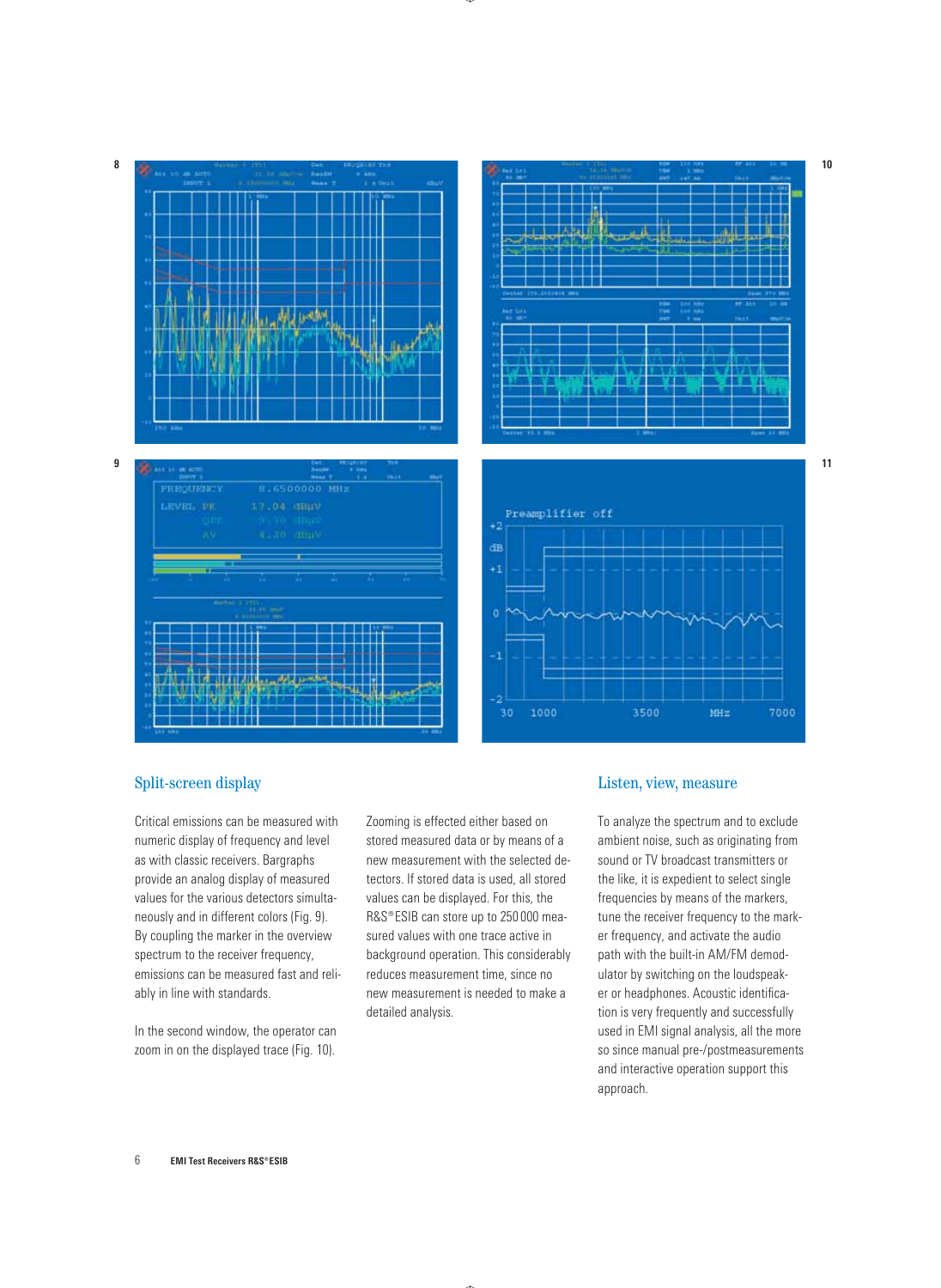#### *Fig. 8:*

*Complete representation of spectrum: level display with PK and AV detectors and QP and AV limit lines* 

*Fig. 9: Split screen with parallel detectors and bargraph Fig. 10: Split screen with trace and zoomed display of trace section Fig. 11: Frequency response of the R&S®ESIB from 30 MHz up to 7 GHz* 



# Documentation of results

Practically any type of printer can be used for the documentation of results. The R&S®ESIB runs under Windows NT. so all printers for which Windows drivers are available can be employed.

Results can not only be output to a printer but also stored on a floppy disk or the internal hard disk in common Windows formats such as EMF, WMF or BMP. The data can be integrated into word processing programs for the generation of test reports.

# High accuracy

In the frequency range up to 1 GHz, the R&S®ESIB performs level measurements with an accuracy of  $\pm$ 1 dB. This is clearly better than the value of  $\pm 2$  dB specified by CISPR 16-1-1, and is achieved by individual correction factors stored on all modules affecting measurement uncertainty. The operator can run calibration routines for the frequency response, display linearity and signal path gain correction for the various instrument settings, thus ensuring low measurement uncertainty under all specified environmental conditions.

The required calibration sources are connected internally so that autocorrection is possible even in system applications without any external equipment such as cables being required. Pulse weighting with the prescibed detectors is implemented in the  $RAS^{\circ}ESIB$  fully digitally by means of gate arrays and signal processors. This makes for the best possible reproducibility of results and does away with the discharge times between measurement periods occurring with analog detectors. As a result, measurement times are reduced considerably.

# Selftest

The built-in selftest supports fault localization down to module level. With individual correction tables being stored on each module, defective modules can be replaced largely without any adjustment or additional instruments. Downtimes and repair costs are reduced to a minimum.

# System integration

The fast data processing of the R&S®ESIB makes it an ideal choice for use in automatic measurement systems. The IEC/IEEE bus command set (IEC 625-2) conforms to SCPI (1994.0).

# Fit for the future

The R&S®ESIB family can be upgraded by a wide variety of options to extend its range of applications and add extra functionality without requiring additional instruments. The Tracking Generator R&S®FSE-B10 from 9 kHz to 7 GHz makes it easy to measure shielding effectiveness or filter transfer functions.

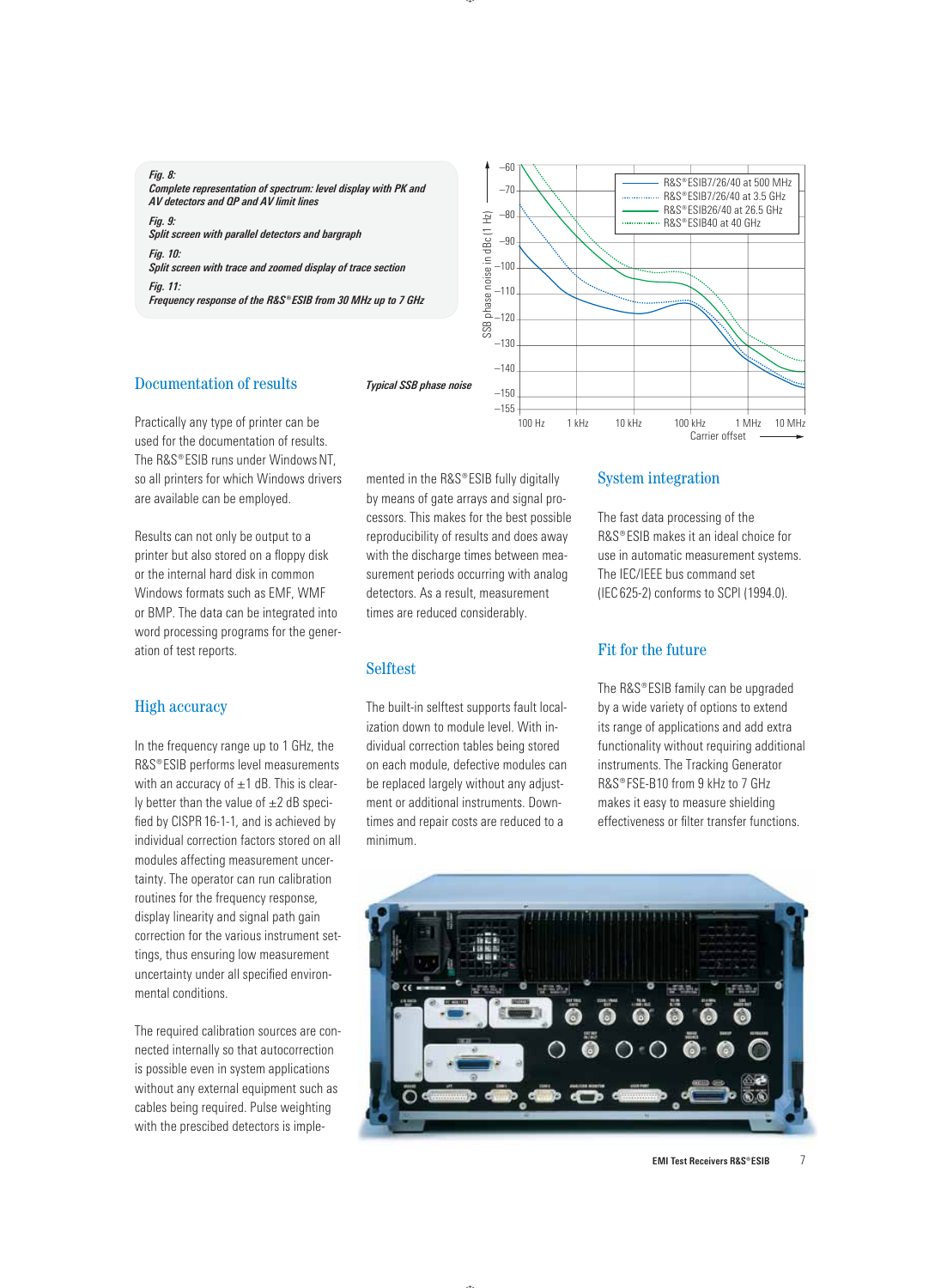# **Specifications**

Specifications apply under the following conditions: 30 minutes warm-up time at ambient temperature, specified environmental conditions met, calibration cycle adhered to, and total calibration performed. Data without tolerances: typical values only. Data designated "nominal" applies to design parameters and is not tested.

|                                                                                                                                 | R&S®ESIB7                                                                                                                                                                | R&S®ESIB26                          | R&S®ESIB40                        |  |
|---------------------------------------------------------------------------------------------------------------------------------|--------------------------------------------------------------------------------------------------------------------------------------------------------------------------|-------------------------------------|-----------------------------------|--|
| <b>Frequency</b>                                                                                                                |                                                                                                                                                                          |                                     |                                   |  |
| <b>Frequency range</b>                                                                                                          |                                                                                                                                                                          |                                     |                                   |  |
| Input 1<br>Input 2                                                                                                              | 20 Hz to 7 GHz<br>20 Hz to 1 GHz                                                                                                                                         | 20 Hz to 26.5 GHz<br>20 Hz to 1 GHz | 20 Hz to 40 GHz<br>20 Hz to 1 GHz |  |
| Frequency resolution                                                                                                            | $0.01$ Hz                                                                                                                                                                |                                     |                                   |  |
| Internal reference frequency (nominal)                                                                                          |                                                                                                                                                                          |                                     |                                   |  |
| Aging per day <sup>1)</sup>                                                                                                     | $1 \times 10^{-9}$                                                                                                                                                       |                                     |                                   |  |
| Aging per year <sup>1)</sup>                                                                                                    | $2 \times 10^{-7}$                                                                                                                                                       |                                     |                                   |  |
| Temperature drift (0 °C to 50 °C)                                                                                               | $5 \times 10^{-8}$                                                                                                                                                       |                                     |                                   |  |
| Total error (per year)                                                                                                          | $2.5 \times 10^{-7}$                                                                                                                                                     |                                     |                                   |  |
| <b>External reference frequency</b>                                                                                             | 10 MHz or $n \times 1$ MHz, $n = 1$ to 16                                                                                                                                |                                     |                                   |  |
| Frequency display (receiver mode)                                                                                               |                                                                                                                                                                          |                                     |                                   |  |
| Display                                                                                                                         | numeric display                                                                                                                                                          |                                     |                                   |  |
| Resolution                                                                                                                      | $0.1$ Hz                                                                                                                                                                 |                                     |                                   |  |
| Frequency display (analyzer mode)                                                                                               |                                                                                                                                                                          |                                     |                                   |  |
| <b>Display</b>                                                                                                                  | with marker                                                                                                                                                              |                                     |                                   |  |
| Resolution<br>Accuracy (sweep time $>3 \times$ auto sweep time)                                                                 | 0.1 Hz to 10 kHz (depending on span)<br>$\pm$ (marker frequency $\times$ reference error + 0.5% $\times$ span + 10% $\times$ resolution bandwidth +<br>1/2 (last digit)) |                                     |                                   |  |
| <b>Frequency counter</b>                                                                                                        | measures the marker frequency                                                                                                                                            |                                     |                                   |  |
| Resolution                                                                                                                      | 0.1 Hz to 10 kHz, selectable                                                                                                                                             |                                     |                                   |  |
| Count accuracy (S/N > 25 dB)                                                                                                    | $\pm$ (frequency $\times$ reference error + $\frac{1}{2}$ (last digit))                                                                                                  |                                     |                                   |  |
| Display range for frequency axis                                                                                                | 0 Hz, 10 Hz to 7 GHz                                                                                                                                                     | 0 Hz, 10 Hz to 27 GHz               | 0 Hz, 10 Hz to 40 GHz             |  |
| Resolution/accuracy of display range                                                                                            | $0.1 Hz/\pm 1\%$                                                                                                                                                         |                                     |                                   |  |
| <b>Spectral purity</b>                                                                                                          | for frequencies > 500 MHz: see diagram on page 7                                                                                                                         |                                     |                                   |  |
| SSB phase noise, $f \leq 500$ MHz<br>Carrier offset<br>100 Hz<br>1 kHz<br>10 kHz<br>100 kHz <sup>2)</sup><br>1 MHz <sup>2</sup> | $<-81$ dBc $(1$ Hz)<br>$<-100$ dBc (1 Hz)<br>$<-114$ dBc (1 Hz)<br>$<-111$ dBc $(1$ Hz)<br>$<-129$ dBc $(1 \text{ Hz})$                                                  |                                     |                                   |  |
| Frequency scan (receiver mode)                                                                                                  |                                                                                                                                                                          |                                     |                                   |  |
| Scan                                                                                                                            | scan with max. 10 subranges with different settings                                                                                                                      |                                     |                                   |  |
| Measurement time per frequency                                                                                                  | 100 $\mu$ s to 100 s, selectable                                                                                                                                         |                                     |                                   |  |
| Sweep (analyzer mode)                                                                                                           |                                                                                                                                                                          |                                     |                                   |  |
| Span 0 Hz (zero span)                                                                                                           | 1 µs to 2500 s, selectable in steps of 5%                                                                                                                                |                                     |                                   |  |
| Span $\geq$ 10 Hz                                                                                                               | 5 ms to 1000 s, selectable in steps of ≤10%                                                                                                                              |                                     |                                   |  |
| Accuracy                                                                                                                        | $\pm 1\,\%$                                                                                                                                                              |                                     |                                   |  |
| Picture refresh rate<br>$(span \leq 7 GHz)$                                                                                     | >20 updates/s with 1 trace<br>>15 updates/s with 2 traces at shortest sweep time                                                                                         |                                     |                                   |  |
| Sampling rate                                                                                                                   | 50 ns (20 MHz A/D converter)                                                                                                                                             |                                     |                                   |  |
| Number of pixels                                                                                                                | 500                                                                                                                                                                      |                                     |                                   |  |
| Time measurement                                                                                                                | with marker and cursor lines                                                                                                                                             |                                     |                                   |  |
| Resolution                                                                                                                      | $50$ ns                                                                                                                                                                  |                                     |                                   |  |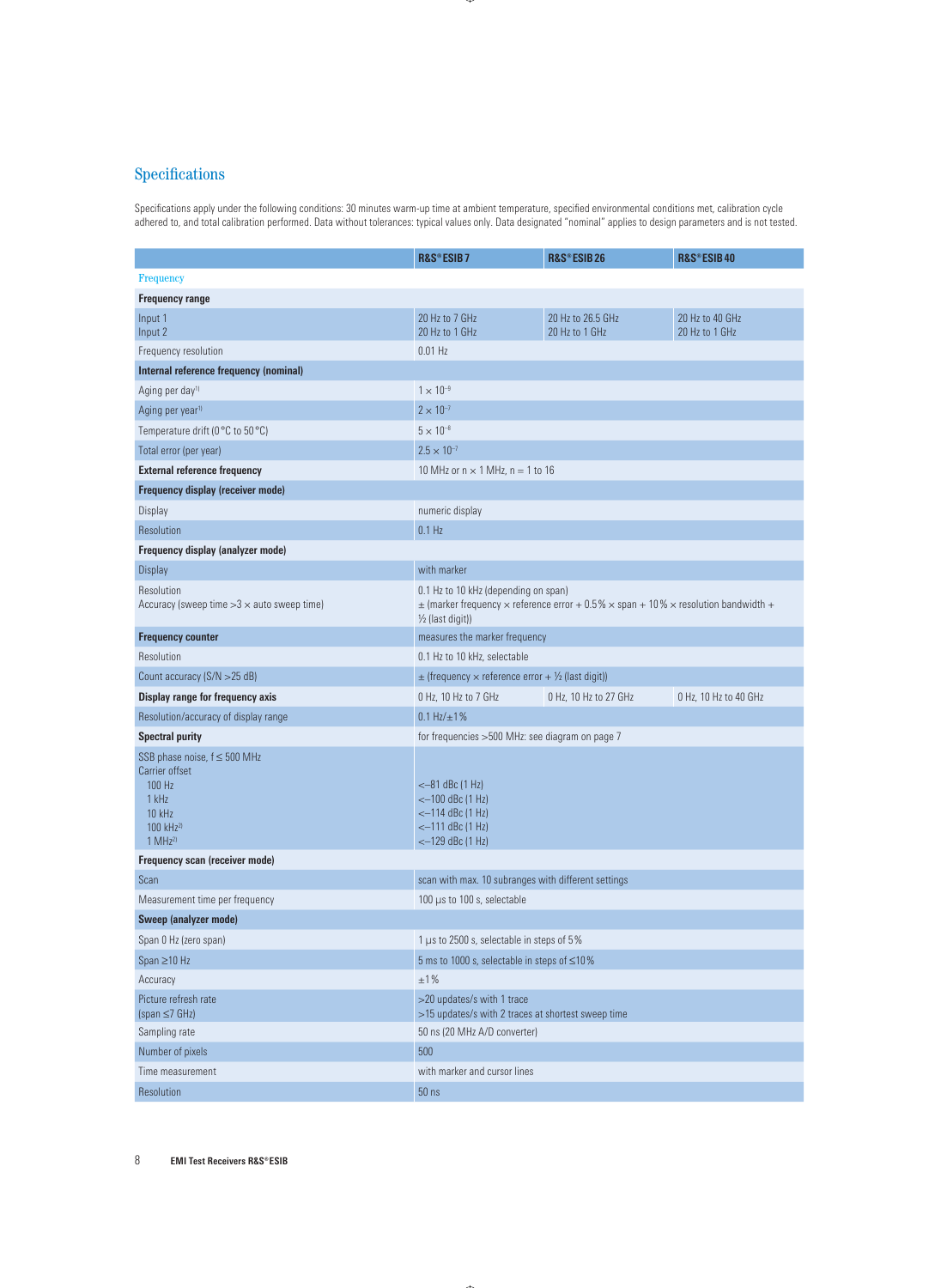|                                                                                                                           | R&S®ESIB7                                                 | R&S®ESIB26                                                                                  | R&S®ESIB40                               |  |  |
|---------------------------------------------------------------------------------------------------------------------------|-----------------------------------------------------------|---------------------------------------------------------------------------------------------|------------------------------------------|--|--|
| Preselector (receiver mode)                                                                                               |                                                           |                                                                                             |                                          |  |  |
| <b>Filters</b>                                                                                                            | Frequency range                                           | Bandwidth (-6 dB)                                                                           |                                          |  |  |
| $\mathbf{1}$                                                                                                              | $<$ 150 $k$ Hz                                            | 230 kHz                                                                                     | fixed                                    |  |  |
| $\sqrt{2}$                                                                                                                | 150 kHz to 2 MHz                                          | $2.6$ MHz                                                                                   | fixed                                    |  |  |
| $\sqrt{3}$                                                                                                                | 2 MHz to 8 MHz                                            | 1.9 MHz                                                                                     | tracking                                 |  |  |
| $\overline{4}$                                                                                                            | 8 MHz to 25 MHz                                           | 5.6 MHz                                                                                     | tracking                                 |  |  |
| 5                                                                                                                         | 25 MHz to 80 MHz                                          | 15 MHz                                                                                      | tracking                                 |  |  |
| $6\phantom{.}6$                                                                                                           | 80 MHz to 200 MHz                                         | 40 MHz                                                                                      | tracking                                 |  |  |
| 7                                                                                                                         | 200 MHz to 500 MHz                                        | 85 MHz                                                                                      | tracking                                 |  |  |
| 8                                                                                                                         | 500 MHz to 1000 MHz                                       | 104 MHz                                                                                     | tracking                                 |  |  |
| 9                                                                                                                         | 1 GHz to 7 GHz                                            | highpass filter                                                                             | fixed                                    |  |  |
| 10                                                                                                                        |                                                           | 7 GHz to 26.5 GHz                                                                           | YIG filter 7 GHz to 40 GHz<br>YIG filter |  |  |
|                                                                                                                           |                                                           | bandwidth $(-3$ dB): 35 MHz + $f/1000$                                                      |                                          |  |  |
| Preamplifier (1 kHz to 7 GHz)                                                                                             | selectable, between preselector and 1st mixer, gain 20 dB |                                                                                             |                                          |  |  |
| IF bandwidths (receiver and analyzer mode)                                                                                |                                                           |                                                                                             |                                          |  |  |
| 6 dB bandwidths                                                                                                           |                                                           | 10 Hz, 100 Hz, 200 Hz, 1 kHz, 9 kHz, 10 kHz, 100 kHz, 120 kHz, 1 MHz <sup>3)</sup> , 10 MHz |                                          |  |  |
| Bandwidth error                                                                                                           |                                                           |                                                                                             |                                          |  |  |
| $RBW \leq 1 MHz$                                                                                                          | < 10%                                                     |                                                                                             |                                          |  |  |
| Shape factor $B_{60 dB}$ : $B_{6 dB}$<br>$RBW \leq 1 kHz$                                                                 |                                                           |                                                                                             |                                          |  |  |
| RBW > 1 kHz                                                                                                               | $<$ 5<br>$<$ 10                                           |                                                                                             |                                          |  |  |
| <b>Resolution bandwidths (analyzer mode)</b>                                                                              |                                                           |                                                                                             |                                          |  |  |
| 3 dB bandwidths                                                                                                           | 1 Hz to 10 MHz, in steps of 1/2/3/5                       |                                                                                             |                                          |  |  |
| <b>Bandwidth error</b>                                                                                                    |                                                           |                                                                                             |                                          |  |  |
| $RBW \leq 3 MHz$                                                                                                          | < 10%                                                     |                                                                                             |                                          |  |  |
| $RBW = 5 MHz$<br>$RBW = 10 MHz$                                                                                           | <15%<br>$+25\%$ , $-10\%$                                 |                                                                                             |                                          |  |  |
| Shape factor $B_{60 dB}$ : $B_{6 dB}$                                                                                     |                                                           |                                                                                             |                                          |  |  |
| $RBW < 1$ kHz                                                                                                             | $<$ 6                                                     |                                                                                             |                                          |  |  |
| $RBW = 1$ kHz to 2 MHz<br>RBW > 2 MHz                                                                                     | <12<br><7                                                 |                                                                                             |                                          |  |  |
| Video bandwidths                                                                                                          | 1 Hz to 10 MHz, in steps of 1/2/3/5                       |                                                                                             |                                          |  |  |
| FFT filter                                                                                                                |                                                           |                                                                                             |                                          |  |  |
| 3 dB bandwidths                                                                                                           | 1 Hz to 1 kHz, in steps of 1/2/3/5                        |                                                                                             |                                          |  |  |
| Bandwidth error, nominal                                                                                                  | $2\%$<br>2.5                                              |                                                                                             |                                          |  |  |
| Shape factor $\mathsf{B}_{_{60\,\text{dB}}}$ : $\mathsf{B}_{_{3\,\text{dB}}}$ nominal<br>Display range for frequency axis | min. $25 \times$ RBW, max. 100000 $\times$ RBW or 2 MHz   |                                                                                             |                                          |  |  |
| Additional level error (reference: RBW = 5 kHz)                                                                           | $<$ 1 dB                                                  |                                                                                             |                                          |  |  |
| Max. display range<br>Inherent spurious response                                                                          | 100 dB<br>$<$ -100 dBm                                    |                                                                                             |                                          |  |  |
| Level                                                                                                                     |                                                           |                                                                                             |                                          |  |  |
| <b>Display range</b>                                                                                                      | displayed noise floor to 137 dBµV                         |                                                                                             |                                          |  |  |
| Max. input level                                                                                                          |                                                           |                                                                                             |                                          |  |  |
| Input 1                                                                                                                   | 20 Hz to 7 GHz                                            | 20 Hz to 26.5 GHz                                                                           | 20 Hz to 40 GHz                          |  |  |
| RF attenuation 0 dB                                                                                                       |                                                           |                                                                                             |                                          |  |  |
| DC voltage                                                                                                                | 0V                                                        |                                                                                             |                                          |  |  |
| Sinewave AC voltage                                                                                                       |                                                           |                                                                                             |                                          |  |  |
| Pulse spectral density                                                                                                    | 127 $dB\mu V (= 0.3 W)$<br>97 dB(µV/MHz)                  |                                                                                             |                                          |  |  |
|                                                                                                                           |                                                           |                                                                                             |                                          |  |  |
| RF attenuation ≥10 dB                                                                                                     | 0V                                                        |                                                                                             |                                          |  |  |
| DC voltage                                                                                                                |                                                           |                                                                                             |                                          |  |  |
| Sinewave AC voltage                                                                                                       | 137 $dB\mu V (= 1 W)$                                     |                                                                                             |                                          |  |  |
| Max. pulse voltage (10 µs)                                                                                                | 150 V                                                     | 50 V                                                                                        | 50 V                                     |  |  |
| Max. pulse energy (10 µs)                                                                                                 | 1 mWs                                                     | $0.5$ mWs                                                                                   | $0.5$ mWs                                |  |  |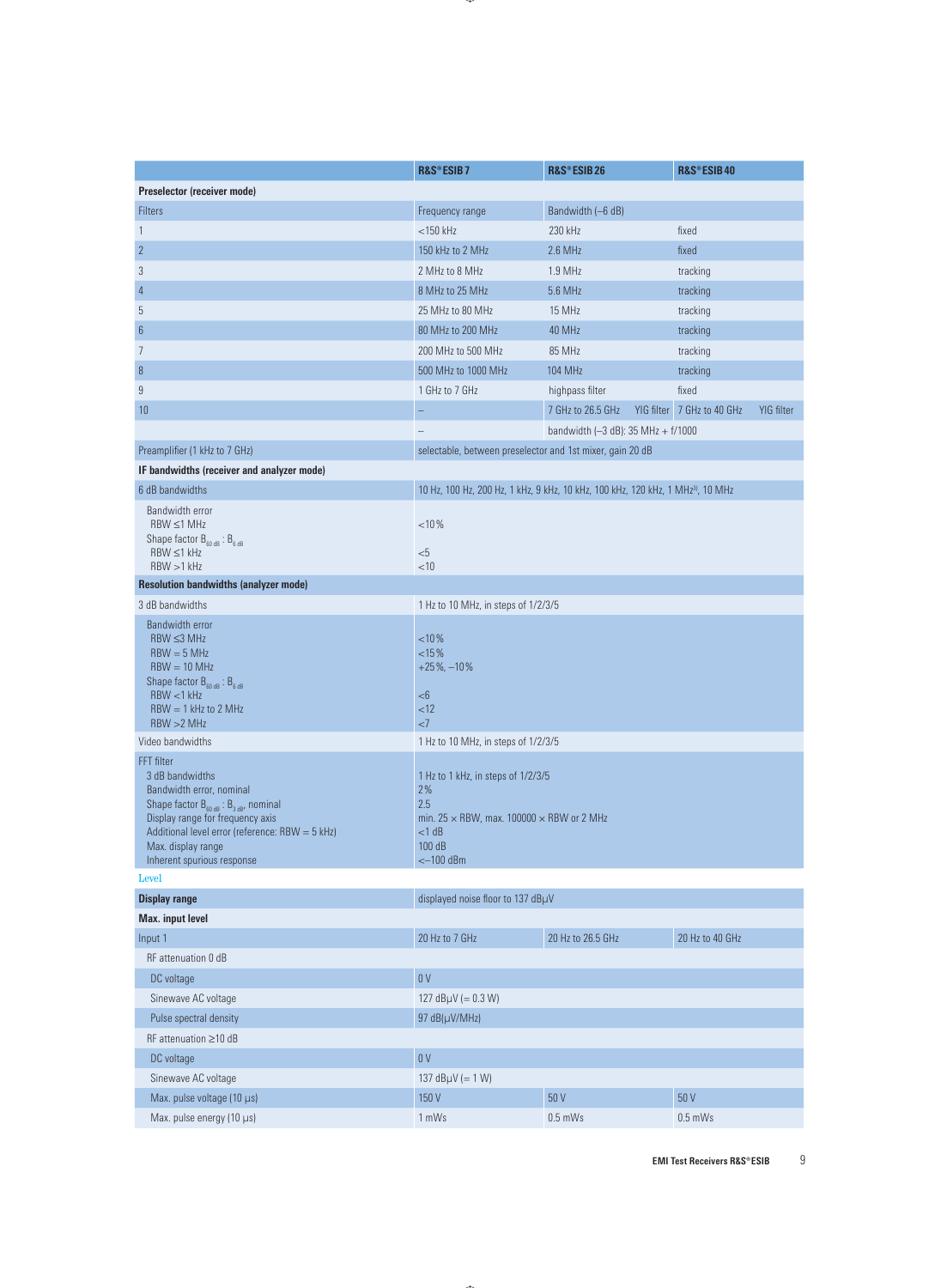|                                                                                             | R&S®ESIB7                                                                                                    | R&S®ESIB26                                                                                      | R&S®ESIB40                                                                |  |
|---------------------------------------------------------------------------------------------|--------------------------------------------------------------------------------------------------------------|-------------------------------------------------------------------------------------------------|---------------------------------------------------------------------------|--|
| Input 2 (receiver mode)                                                                     | 20 Hz to 1 GHz                                                                                               |                                                                                                 |                                                                           |  |
| DC voltage                                                                                  |                                                                                                              |                                                                                                 |                                                                           |  |
| DC coupling                                                                                 | 0V                                                                                                           |                                                                                                 |                                                                           |  |
| AC coupling                                                                                 | 50 V                                                                                                         |                                                                                                 |                                                                           |  |
| <b>RF</b> attenuation 0 dB                                                                  |                                                                                                              |                                                                                                 |                                                                           |  |
| Sinewave AC voltage                                                                         | 127 $dB\mu V (= 0.3 W)$                                                                                      |                                                                                                 |                                                                           |  |
| Pulse spectral density                                                                      | $97 dB(\mu V/MHz)$                                                                                           |                                                                                                 |                                                                           |  |
| $RF$ attenuation $\geq 10$ dB                                                               |                                                                                                              |                                                                                                 |                                                                           |  |
| Sinewave AC voltage                                                                         | 137 $dB\mu V (= 1 W)$                                                                                        |                                                                                                 |                                                                           |  |
| Max. pulse voltage (10 µs)                                                                  | 1500 V                                                                                                       | 250 V                                                                                           | 250 V                                                                     |  |
| Max. pulse energy $(10 \mu s)$                                                              | 30 mWs                                                                                                       | 15 mWs                                                                                          | 15 mWs                                                                    |  |
| 1 dB compression of input mixer (RF attenuation 0 dB)                                       |                                                                                                              |                                                                                                 |                                                                           |  |
| Analyzer mode                                                                               | +10 dBm nominal                                                                                              |                                                                                                 |                                                                           |  |
| <b>Intermodulation</b>                                                                      |                                                                                                              |                                                                                                 |                                                                           |  |
| 3rd-order intercept point (TOI)                                                             |                                                                                                              |                                                                                                 |                                                                           |  |
| Analyzer mode, $\Delta f > 5 \times I$ F bandwidth or resolution bandwidth,<br>or $>10$ kHz | $\geq$ 12 dBm, typ. 15 dBm for f $>$ 150 MHz                                                                 |                                                                                                 | ≥12 dBm, typ. 15 dBm for<br>f > 150 MHz; $\geq$ 10 dBm for<br>$f > 7$ GHz |  |
| Receiver mode, preamplifier off                                                             | $\geq$ 2 dBm, typ. 5 dBm for f $> 150$ MHz                                                                   |                                                                                                 |                                                                           |  |
| Receiver mode, preamplifier on                                                              | $\ge$ -18 dBm, typ. -15 dBm for f > 150 MHz                                                                  |                                                                                                 |                                                                           |  |
| Intercept point k2, analyzer mode                                                           | $>$ 25 dBm, typ. for f < 150 MHz<br>$>40$ dBm, typ. for $f > 150$ MHz                                        |                                                                                                 |                                                                           |  |
| Level display (receiver mode)                                                               |                                                                                                              |                                                                                                 |                                                                           |  |
| Digital                                                                                     | numeric, 0.1 dB resolution                                                                                   |                                                                                                 |                                                                           |  |
| Analog                                                                                      | bargraph display, separate for each detector, max. 4 simultaneously                                          |                                                                                                 |                                                                           |  |
| Spectrum                                                                                    | level axis 10 dB to 200 dB in steps of 10 dB, frequency axis user-selectable, linear or<br>logarithmic       |                                                                                                 |                                                                           |  |
| Units of level display                                                                      | dBµV, dBm, dBµA, dBpW, dBpT, dB(µV/m), dB(µA/m), dBx <sup>4)</sup> /MHz                                      |                                                                                                 |                                                                           |  |
| <b>Detectors</b>                                                                            | be switched on simultaneously                                                                                | average (AV), RMS, peak (PK), quasi-peak (QP) and CISPR-average (CISPR AV); 4 detectors can     |                                                                           |  |
| Measurement time                                                                            | 100 µs to 100 s, selectable                                                                                  |                                                                                                 |                                                                           |  |
| Level display (analyzer mode)                                                               |                                                                                                              |                                                                                                 |                                                                           |  |
| Result display                                                                              |                                                                                                              | $500 \times 400$ pixels (with one diagram displayed), max. 2 diagrams with independent settings |                                                                           |  |
| Logarithmic level range                                                                     | 10 dB to 200 dB in steps of 10 dB                                                                            |                                                                                                 |                                                                           |  |
| Linear level range                                                                          |                                                                                                              | 10% of reference level per division (10 divisions) or logarithmic scaling                       |                                                                           |  |
| <b>Traces</b>                                                                               | max. 4 traces with one diagram (2 traces per diagram with 2 diagrams); quasi-analog display<br>of all traces |                                                                                                 |                                                                           |  |
| Trace detectors                                                                             |                                                                                                              | max. peak, min. peak, auto peak (normal), sample, RMS, average                                  |                                                                           |  |
| <b>Trace functions</b>                                                                      | clear/write, max. hold, min. hold, average                                                                   |                                                                                                 |                                                                           |  |
| Setting range of reference level                                                            |                                                                                                              |                                                                                                 |                                                                           |  |
| Logarithmic level display                                                                   | -130 dBm to 30 dBm in steps of 0.1 dB                                                                        |                                                                                                 |                                                                           |  |
| Linear level display                                                                        | 7.0 nV to 7.07 V in steps of 1%                                                                              |                                                                                                 |                                                                           |  |
| Unit of level axis                                                                          | dBm, dBµV, dBµA, dBpW, dBx4/MHz (logarithmic level display);<br>mV, µA, pW, nW (linear level display)        |                                                                                                 |                                                                           |  |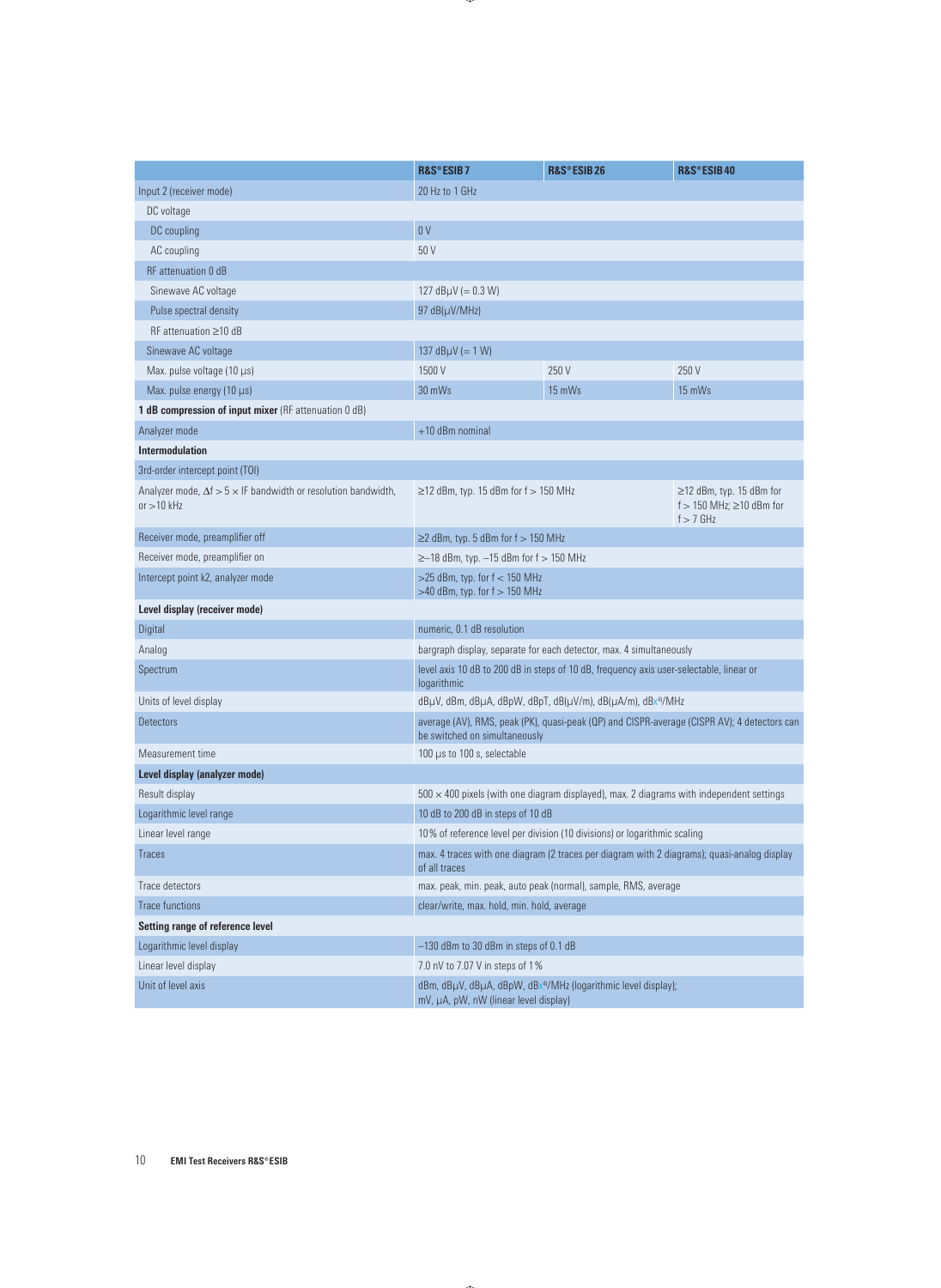|                                                                                                                                                                                                | R&S®ESIB7                                                                  | R&S®ESIB26                           | R&S®ESIB40                           |  |  |
|------------------------------------------------------------------------------------------------------------------------------------------------------------------------------------------------|----------------------------------------------------------------------------|--------------------------------------|--------------------------------------|--|--|
| Displayed noise floor (receiver mode)                                                                                                                                                          |                                                                            |                                      |                                      |  |  |
| Linear average (AV) display (preamplifier off/on)                                                                                                                                              |                                                                            |                                      |                                      |  |  |
| 20 Hz to 1 kHz, RBW $= 10$ Hz                                                                                                                                                                  | 20 $dB\mu V$ to $-10$ $dB\mu V$ /-                                         |                                      |                                      |  |  |
| 1 kHz to 9 kHz, RBW $= 10$ Hz                                                                                                                                                                  | $-10$ dB $\mu$ V to $-16$ dB $\mu$ V/ $-25$ dB $\mu$ V to $-30$ dB $\mu$ V |                                      |                                      |  |  |
| 9 kHz to 150 kHz, RBW $=$ 200 Hz                                                                                                                                                               | 0 dBµV to -12 dBµV/-10 dBµV to -24 dBµV                                    |                                      |                                      |  |  |
| 150 kHz to 2 MHz, RBW $= 9$ kHz                                                                                                                                                                | 5 dB $\mu$ V to -5 dB $\mu$ V/-7 dB $\mu$ V to -17 dB $\mu$ V              |                                      |                                      |  |  |
| 2 MHz to 30 MHz, RBW $= 9$ kHz                                                                                                                                                                 | $<-5$ dB $\mu$ V/ $<-17$ dB $\mu$ V                                        |                                      |                                      |  |  |
| 30 MHz to 200 MHz, RBW $= 120$ kHz                                                                                                                                                             | $<$ 10 dB $\mu$ V/ $<$ –6 dB $\mu$ V                                       | $<$ 13 dB $\mu$ V/ $<$ -3 dB $\mu$ V | $<$ 13 dB $\mu$ V/ $<$ -3 dB $\mu$ V |  |  |
| 200 MHz to 1000 MHz, RBW = 120 kHz                                                                                                                                                             | $<$ 7 dB $\mu$ V/ $<$ –6 dB $\mu$ V                                        | $<$ 10 dB $\mu$ V/ $<$ -3 dB $\mu$ V | $<$ 10 dB $\mu$ V/ $<$ -3 dB $\mu$ V |  |  |
| 1 GHz to 5 GHz, RBW $=$ 1 MHz                                                                                                                                                                  | <15 dBµV/<6 dBµV                                                           | $<$ 18 dB $\mu$ V/ $<$ 9 dB $\mu$ V  | $<$ 18 dB $\mu$ V/ $<$ 9 dB $\mu$ V  |  |  |
| 5 GHz to 7 GHz, RBW $=$ 1 MHz                                                                                                                                                                  | $<$ 22 dB $\mu$ V/ $<$ 9 dB $\mu$ V                                        | $<$ 25 dB $\mu$ V/ $<$ 12 dB $\mu$ V | $<$ 25 dB $\mu$ V/ $<$ 12 dB $\mu$ V |  |  |
| 7 GHz to 18 GHz, RBW = 1 MHz                                                                                                                                                                   |                                                                            | $<$ 19 dB $\mu$ V                    | $<$ 23 dB $\mu$ V                    |  |  |
| 18 GHz to 26.5 GHz, RBW $=$ 1 MHz                                                                                                                                                              | $\overline{\phantom{0}}$                                                   | $<$ 22 dB $\mu$ V                    | $<$ 26 dB $\mu$ V                    |  |  |
| 26.5 GHz to 30 GHz, RBW = 1 MHz                                                                                                                                                                | -                                                                          | -                                    | $<$ 37 dB $\mu$ V                    |  |  |
| 30 GHz to 40 GHz, RBW $= 1$ MHz                                                                                                                                                                |                                                                            |                                      | $<$ 41 dB $\mu$ V                    |  |  |
| RMS, typ. increase rel. to AV display                                                                                                                                                          | $+1$ dB                                                                    |                                      |                                      |  |  |
| PK, typ. increase rel. to AV display                                                                                                                                                           | $+11$ dB                                                                   |                                      |                                      |  |  |
| Quasi-peak (preamplifier off/on)                                                                                                                                                               |                                                                            |                                      |                                      |  |  |
| Band A                                                                                                                                                                                         | 3 dBµV to -9 dBµV/-7 dBµV to -21 dBµV                                      |                                      |                                      |  |  |
| <b>Band B</b>                                                                                                                                                                                  | 9 dBµV to 0 dBµV/-2 dBµV to -12 dBµV                                       |                                      |                                      |  |  |
| Band C                                                                                                                                                                                         | 17 dBµV/1 dBµV                                                             | 20 dBµV/4 dBµV                       | 20 dBµV/4 dBµV                       |  |  |
| <b>Band D</b>                                                                                                                                                                                  | 14 dBµV/1 dBµV                                                             | 17 dBµV/4 dBµV                       | 17 dBµV/4 dBµV                       |  |  |
| <b>Displayed noise floor (analyzer mode)</b> (displayed average noise floor, 0 dB RF attenuation, RBW = 10 Hz, VBW = 1 Hz, 20 averages, trace average, zero span,<br>termination 50 $\Omega$ ) |                                                                            |                                      |                                      |  |  |
| Frequency                                                                                                                                                                                      |                                                                            |                                      |                                      |  |  |
| 20 Hz                                                                                                                                                                                          | $<-74$ dBm                                                                 |                                      |                                      |  |  |
| 1 kHz                                                                                                                                                                                          | $<-104$ dBm                                                                |                                      |                                      |  |  |
| <b>10 kHz</b>                                                                                                                                                                                  | $<-119$ dBm                                                                |                                      |                                      |  |  |
| 100 kHz                                                                                                                                                                                        | $<-129$ dBm                                                                |                                      |                                      |  |  |
| 1 MHz                                                                                                                                                                                          | $<-142$ dBm, typ. $-145$ dBm                                               |                                      |                                      |  |  |
| 10 MHz to 5 GHz                                                                                                                                                                                | $<-142$ dBm, typ. $-147$ dBm                                               | $\sim$ 138 dBm, typ. $-140$ dBm      | $\sim$ -138 dBm, typ. $-140$ dBm     |  |  |
| 5 GHz to 7 GHz                                                                                                                                                                                 | $<-139$ dBm, typ. $-141$ dBm                                               | $<-135$ dBm, typ. $-138$ dBm         | <-135 dBm, typ. -138 dBm             |  |  |
| 7 GHz to 18 GHz                                                                                                                                                                                |                                                                            | $<-138$ dBm, typ. $-140$ dBm         | <-134 dBm, typ. -139 dBm             |  |  |
| 18 GHz to 26.5 GHz                                                                                                                                                                             | —                                                                          | $<-135$ dBm, typ. $-138$ dBm         | $<-131$ dBm, typ. $-136$ dBm         |  |  |
| 26.5 GHz to 30 GHz                                                                                                                                                                             |                                                                            |                                      | <-120 dBm, typ. -125 dBm             |  |  |
| 30 GHz to 40 GHz                                                                                                                                                                               |                                                                            | $\overline{\phantom{0}}$             | <-116 dBm, typ. -122 dBm             |  |  |
| Max. dynamic range (1 Hz bandwidth)                                                                                                                                                            |                                                                            |                                      |                                      |  |  |
| 1 dB compression point/displayed noise floor                                                                                                                                                   | 162 dB                                                                     | 160 dB                               | 160 dB                               |  |  |
| Max. harmonics suppression, $f > 50$ MHz                                                                                                                                                       | $>90$ dB                                                                   |                                      |                                      |  |  |
| Max. intermodulation-free range                                                                                                                                                                |                                                                            |                                      |                                      |  |  |
| 150 MHz to 7 GHz/26.5 GHz (nominal)                                                                                                                                                            | 115 dB                                                                     | 112 dB                               | 112 dB                               |  |  |
| Intermodulation free range at -40 dBm mixer input level                                                                                                                                        | 105 dB                                                                     |                                      |                                      |  |  |
| <b>Immunity to interference</b>                                                                                                                                                                |                                                                            |                                      |                                      |  |  |
| Image frequency                                                                                                                                                                                | $>80$ dB, typ. $>90$ dB                                                    | >80 dB, typ. >90 dB                  | $>80$ dB                             |  |  |
| Intermediate frequency                                                                                                                                                                         | >75 dB                                                                     | $>75$ dB                             | $>80$ dB                             |  |  |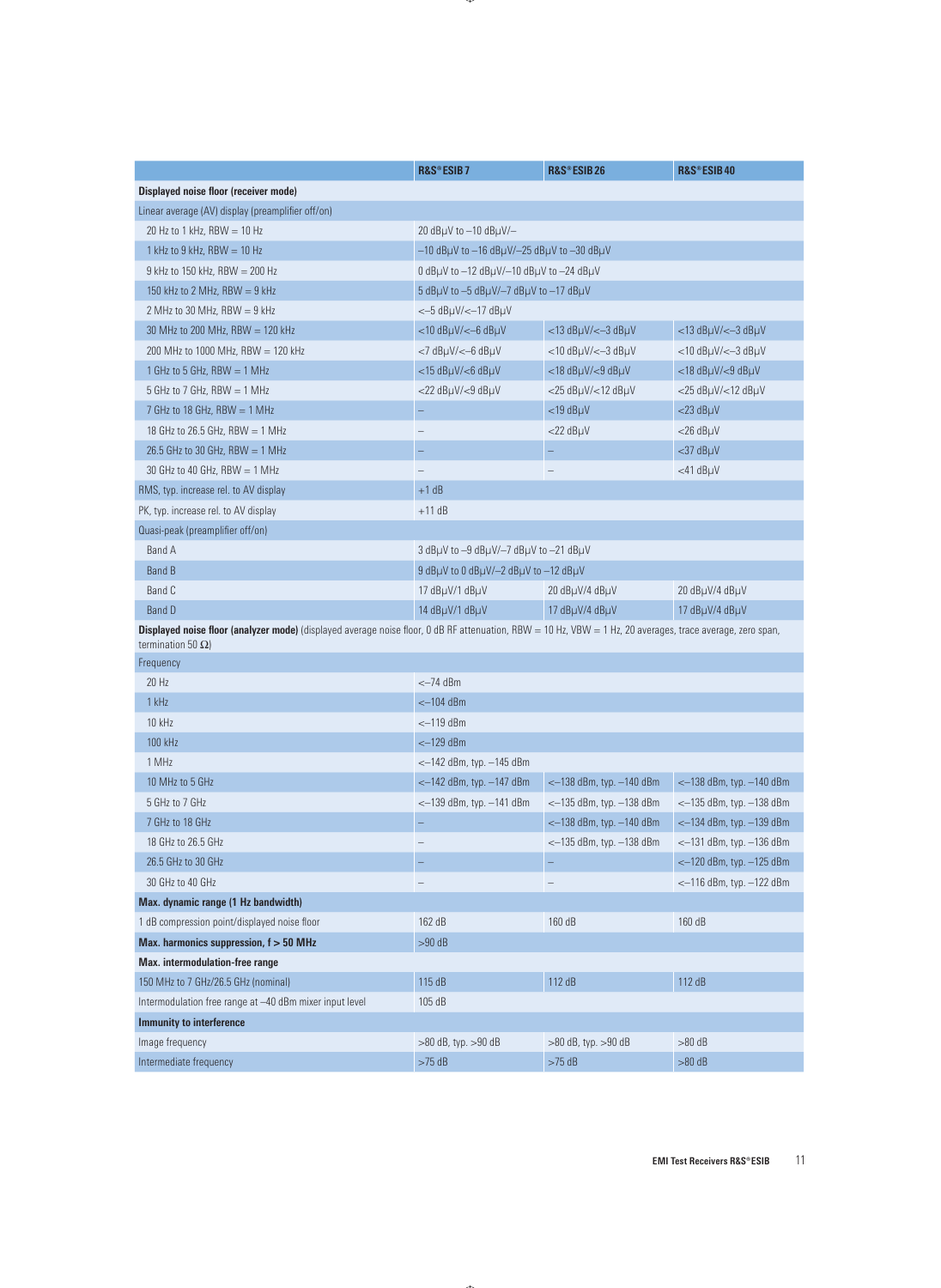|                                                                                                                                                                           | R&S®ESIB7                                                      | R&S®ESIB26                 | R&S®ESIB40                 |
|---------------------------------------------------------------------------------------------------------------------------------------------------------------------------|----------------------------------------------------------------|----------------------------|----------------------------|
| Spurious response<br>(f > 1 MHz, without input signal, 0 dB RF attenuation)<br>Receiver mode or span <30 MHz<br>Span ≥30 MHz<br>$f_{in}$ = 25.175 MHz, 60 MHz, 5.7172 GHz | $<-3$ dB $\mu$ V<br>$<$ 7 dB $\mu$ V<br>$<$ 7 dB $\mu$ V       |                            |                            |
| Other spurious                                                                                                                                                            | $<-75$ dBc                                                     |                            |                            |
| <b>RF</b> leakage<br>Voltage display at field strength of 10 V/m and 0 dB RF attenuation<br>$(f \neq f_{in'}\ f \neq f_{ir'}\ f_s \leq 1\ GHz)$                           | $<$ 0 dB $\mu$ V                                               |                            |                            |
| Additional error in quasi-peak display range (10 V/m)<br>$(f \neq f_{in'}\ f \neq f_{ir'}\ f_s \leq 1\ GHz)$                                                              | $<$ 1 dB                                                       |                            |                            |
| Level measurement accuracy                                                                                                                                                |                                                                |                            |                            |
| Level error at 120 MHz (level = -40 dBm, RF attenuation 20 dB,<br>ref. level -15 dBm, RBW 5 kHz)                                                                          | $\pm 0.3$ dB                                                   |                            |                            |
| Attenuator                                                                                                                                                                | $\pm 0.3$ dB                                                   |                            |                            |
| IF gain                                                                                                                                                                   | $\pm 0.2$ dB, typ. $\pm 0.1$ dB                                |                            |                            |
| Linearity<br>Logarithmic level display (RBW ≥1 kHz, analog, S/N > 15 dB)<br>$0$ dB to $-50$ dB<br>$-50$ dB to $-70$ dB<br>$-70$ dB to $-95$ dB<br>Linear level display    | $\pm 0.3$ dB<br>$\pm 0.5$ dB<br>±1 dB<br>5% of reference level |                            |                            |
| Bandwidth switching<br>1 Hz to 30 kHz/100 kHz to 300 kHz<br>1 MHz to 10 MHz                                                                                               | $±0.2$ dB<br>$\pm 0.3$ dB                                      |                            |                            |
| Frequency response (analyzer mode, 10 dB RF attenuation)                                                                                                                  |                                                                |                            |                            |
| $\leq$ 1 GHz                                                                                                                                                              | $±0.5$ dB                                                      |                            |                            |
| 1 GHz to 7 GHz                                                                                                                                                            | ±1 dB                                                          |                            |                            |
| 7 GHz to 18 GHz                                                                                                                                                           |                                                                | $\pm 2$ dB                 | $\pm 2$ dB                 |
| 18 GHz to 26.5 GHz                                                                                                                                                        |                                                                | $±2.5$ dB <sup>5)</sup>    | $\pm 2.5$ dB <sup>5)</sup> |
| 26.5 GHz to 40 GHz                                                                                                                                                        |                                                                |                            | $\pm 3$ dB <sup>5)</sup>   |
| <b>Total error</b>                                                                                                                                                        |                                                                |                            |                            |
| Receiver mode (AV display, display range = 0 dB to -50 dB, S/N >15 dB, preamplifier off)                                                                                  |                                                                |                            |                            |
| $\leq$ 9 kHz                                                                                                                                                              | $±1.5$ dB                                                      |                            |                            |
| $\leq$ 150 kHz                                                                                                                                                            | ±1.2 dB                                                        |                            |                            |
| $\leq$ 1 GHz                                                                                                                                                              | ±1 dB                                                          |                            |                            |
| 1 GHz to 4.5 GHz                                                                                                                                                          | ±2 dB                                                          |                            |                            |
| 4.5 GHz to 7 GHz                                                                                                                                                          | $\pm 2.5$ dB                                                   |                            |                            |
| 7 GHz to 18 GHz                                                                                                                                                           |                                                                | $\pm 2.5$ dB <sup>5)</sup> | $\pm 2.5$ dB <sup>5)</sup> |
| 18 GHz to 26.5 GHz                                                                                                                                                        |                                                                | $\pm 3$ dB <sup>5)</sup>   | $\pm 3$ dB <sup>5)</sup>   |
| 26.5 GHz to 40 GHz                                                                                                                                                        |                                                                |                            | $\pm 3.5$ dB5)             |
| Additional error with preamplifier                                                                                                                                        | $<$ 0.5 dB                                                     |                            |                            |
| Analyzer mode (display range = $0$ dB to -50 dB, $S/N > 15$ dB, span/RBW < 100)                                                                                           |                                                                |                            |                            |
| $<$ 1 GHz                                                                                                                                                                 | ±1 dB                                                          |                            |                            |
| 1 GHz to 4.5 GHz                                                                                                                                                          | $\pm 1.5$ dB                                                   |                            |                            |
| 4.5 GHz to 7 GHz                                                                                                                                                          | $\pm 2$ dB                                                     |                            |                            |
| 7 GHz to 18 GHz                                                                                                                                                           |                                                                | $\pm 2.5$ dB <sup>5)</sup> | $\pm 2.5$ dB <sup>5)</sup> |
| 18 GHz to 26.5 GHz                                                                                                                                                        | $\overline{\phantom{0}}$                                       | $\pm 3$ dB <sup>5)</sup>   | $\pm 3$ dB <sup>5)</sup>   |
| 26.5 GHz to 40 GHz                                                                                                                                                        |                                                                | -                          | $\pm 3.5$ dB <sup>5)</sup> |
| <b>Audio demodulation</b>                                                                                                                                                 |                                                                |                            |                            |
| <b>Demodulation modes</b>                                                                                                                                                 | AM and FM                                                      |                            |                            |
| Audio output                                                                                                                                                              | loudspeaker and phone jack                                     |                            |                            |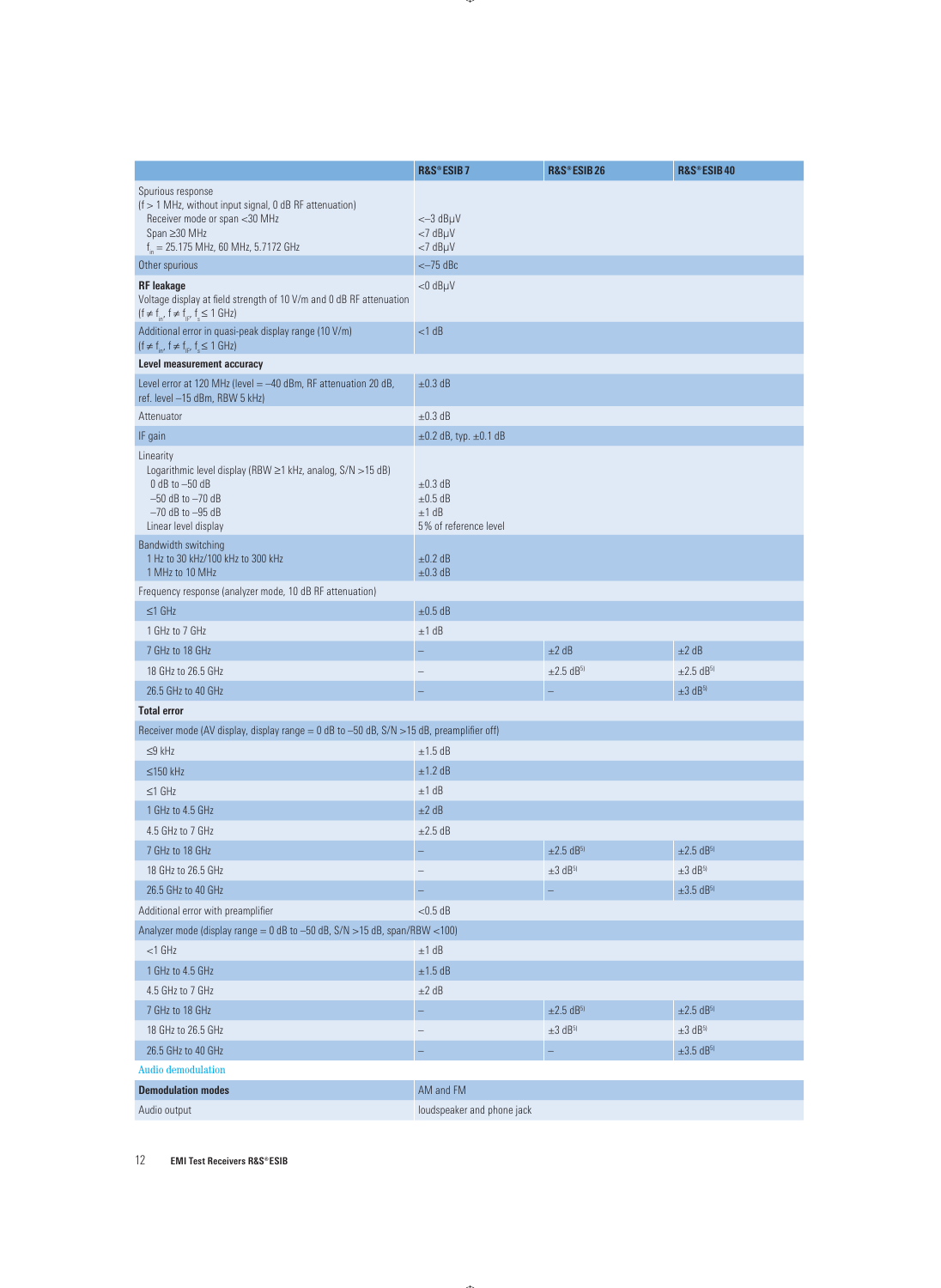|                                                     | R&S®ESIB7                                                             | R&S®ESIB26                                                                                                                                                 | R&S®ESIB40                    |  |  |
|-----------------------------------------------------|-----------------------------------------------------------------------|------------------------------------------------------------------------------------------------------------------------------------------------------------|-------------------------------|--|--|
| <b>Trigger functions</b>                            |                                                                       |                                                                                                                                                            |                               |  |  |
| <b>Trigger</b>                                      | free-run, line, video, RF, external                                   |                                                                                                                                                            |                               |  |  |
| <b>Delayed sweep</b>                                |                                                                       |                                                                                                                                                            |                               |  |  |
| Trigger source                                      | free-run, line, video, external                                       |                                                                                                                                                            |                               |  |  |
| Delay time                                          | 100 ns to 10 s, resolution min. 1 µs or 1% of delay time              |                                                                                                                                                            |                               |  |  |
| Error of delay time                                 | $\pm$ (1 µs + (0.05% × delay time))                                   |                                                                                                                                                            |                               |  |  |
| Delayed sweep time                                  | $2 \mu s$ to 1000 s                                                   |                                                                                                                                                            |                               |  |  |
| <b>Gated sweep</b>                                  |                                                                       |                                                                                                                                                            |                               |  |  |
| Trigger source                                      | external, RF                                                          |                                                                                                                                                            |                               |  |  |
| Gate delay                                          | $1 \mu s$ to 100 s                                                    |                                                                                                                                                            |                               |  |  |
| Gate length                                         | 1 µs to 100 s, resolution min. 1 µs or 1% of gate length              |                                                                                                                                                            |                               |  |  |
| Error of gate length                                | $\pm$ (1 µs + (0.05% × gate length))                                  |                                                                                                                                                            |                               |  |  |
| Gap sweep (span $= 0$ Hz)                           |                                                                       |                                                                                                                                                            |                               |  |  |
| Trigger source                                      | free-run, line, video, RF, external                                   |                                                                                                                                                            |                               |  |  |
| Pretrigger                                          | 1 µs to 100 s, resolution 50 ns, depending on sweep time              |                                                                                                                                                            |                               |  |  |
| Trigger to gap time                                 | 1 µs to 100 s, resolution 50 ns, depending on sweep time              |                                                                                                                                                            |                               |  |  |
| Gap length                                          | 1 µs to 100 s, resolution 50 ns                                       |                                                                                                                                                            |                               |  |  |
| Inputs and outputs (front panel)                    |                                                                       |                                                                                                                                                            |                               |  |  |
| <b>RF</b> inputs                                    |                                                                       |                                                                                                                                                            |                               |  |  |
| Input 1                                             | 20 Hz to 7 GHz<br>N female, 50 $\Omega$                               | 20 Hz to 26.5 GHz<br>adapter system, 50 $\Omega$ , N male adapter system, 50 $\Omega$ ,<br>and female, 3.5 mm male and N male and female, K male<br>female | 20 Hz to 40 GHz<br>and female |  |  |
| VSWR (receiver mode, $f \leq 1$ GHz)                |                                                                       |                                                                                                                                                            |                               |  |  |
| RF attenuation 0 dB                                 | <2                                                                    |                                                                                                                                                            |                               |  |  |
| RF attenuation $\geq$ 10 dB                         | < 1.2                                                                 |                                                                                                                                                            |                               |  |  |
| $f < 3.5$ GHz                                       | < 1.5                                                                 |                                                                                                                                                            |                               |  |  |
| $f < 7$ GHz                                         | < 2.0                                                                 |                                                                                                                                                            |                               |  |  |
| $f < 26.5$ GHz                                      |                                                                       | <3.0                                                                                                                                                       | 2.5                           |  |  |
| $f < 37$ GHz                                        |                                                                       |                                                                                                                                                            | 2.5                           |  |  |
| $f < 40$ GHz                                        |                                                                       |                                                                                                                                                            | typ. 2.5                      |  |  |
| VSWR (analyzer mode)<br>RF attenuation $\geq$ 10 dB |                                                                       |                                                                                                                                                            |                               |  |  |
| $f < 3.5$ GHz                                       | ${<}1.5$                                                              |                                                                                                                                                            |                               |  |  |
| $f < 7$ GHz                                         | < 2.0                                                                 |                                                                                                                                                            |                               |  |  |
| $f < 26.5$ GHz                                      |                                                                       | <3.0                                                                                                                                                       | < 2.5                         |  |  |
| $f < 37$ GHz                                        | -                                                                     | ÷                                                                                                                                                          | 2.5                           |  |  |
| $f < 40$ GHz                                        |                                                                       | $\overline{\phantom{0}}$                                                                                                                                   | typ. 2.5                      |  |  |
| Attenuator                                          | 0 dB to 70 dB, selectable in steps of 10 dB                           |                                                                                                                                                            |                               |  |  |
| Input 2                                             | 20 Hz to 1 GHz<br>N female, 50 $\Omega$                               |                                                                                                                                                            |                               |  |  |
| VSWR (receiver mode)                                |                                                                       |                                                                                                                                                            |                               |  |  |
| RF attenuation <10 dB                               | $<$ 2                                                                 |                                                                                                                                                            |                               |  |  |
| RF attenuation ≥10 dB                               | < 1.2                                                                 |                                                                                                                                                            |                               |  |  |
| VSWR (analyzer mode)<br>RF attenuation ≥10 dB       | $<1.5$                                                                |                                                                                                                                                            |                               |  |  |
| Attenuator                                          | 0 dB to 70 dB, selectable in steps of 5 dB, selectable AC/DC coupling |                                                                                                                                                            |                               |  |  |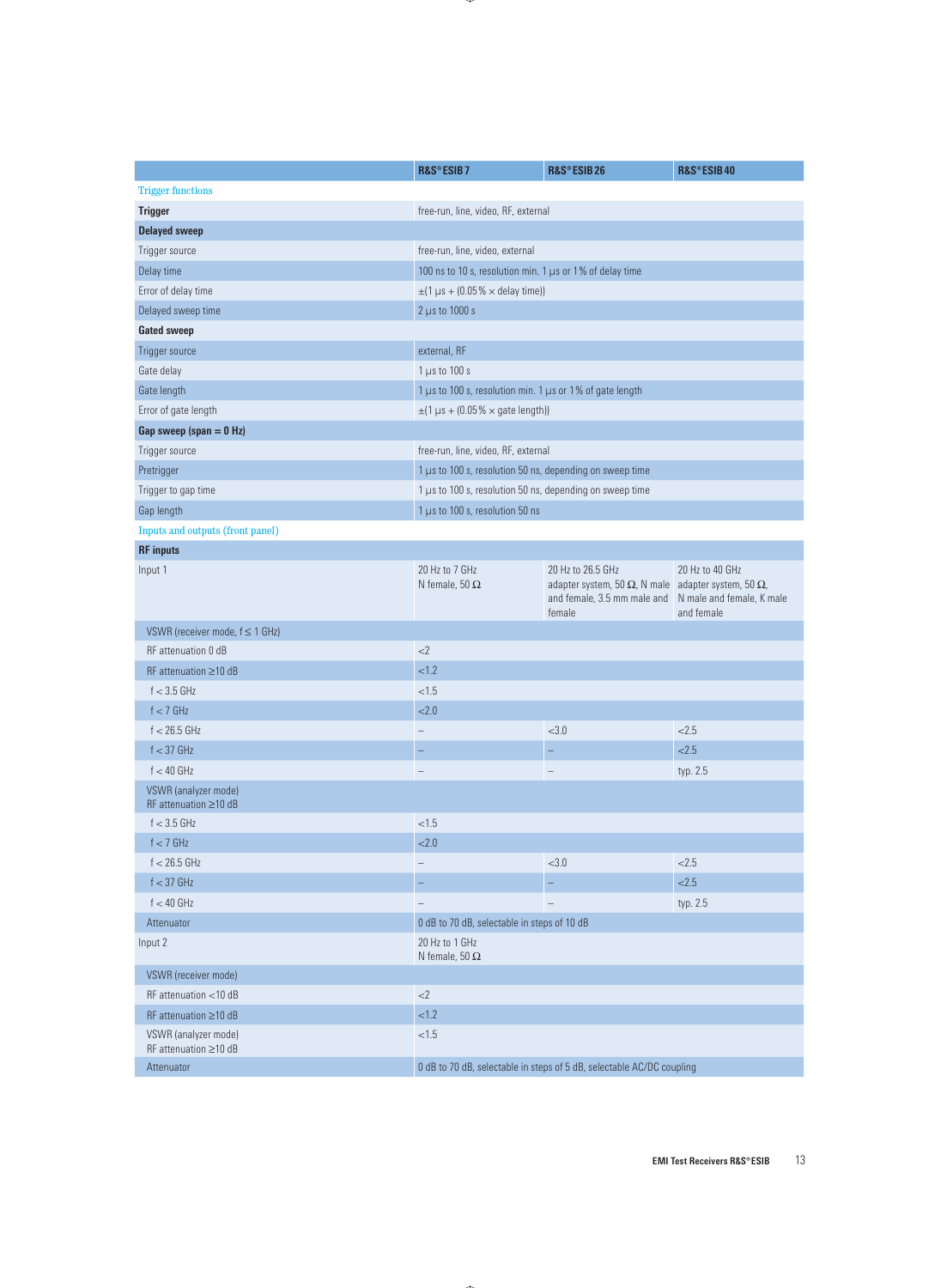|                                                                                                                        | R&S®ESIB7                                                                                                                                                                                                                 | R&S®ESIB26                                                           | R&S®ESIB40 |  |  |
|------------------------------------------------------------------------------------------------------------------------|---------------------------------------------------------------------------------------------------------------------------------------------------------------------------------------------------------------------------|----------------------------------------------------------------------|------------|--|--|
| Probe power supply                                                                                                     | +15 V DC, -12.6 V DC and ground, max. 150 mA                                                                                                                                                                              |                                                                      |            |  |  |
| Power supply and coding connector for antennas etc<br>(antenna code)                                                   | 12-contact Tuchel                                                                                                                                                                                                         |                                                                      |            |  |  |
| Supply voltages                                                                                                        | $\pm$ 10 V, max. 100 mA, ground                                                                                                                                                                                           |                                                                      |            |  |  |
| <b>AF</b> output                                                                                                       | $Z_{\text{out}} = 10 \Omega$ , jack plug                                                                                                                                                                                  |                                                                      |            |  |  |
| Open-circuit voltage                                                                                                   | up to 1.5 V, adjustable                                                                                                                                                                                                   |                                                                      |            |  |  |
| Inputs and outputs (rear panel)                                                                                        |                                                                                                                                                                                                                           |                                                                      |            |  |  |
| <b>IF 21.4 MHz</b><br>Level                                                                                            | $Z_{\text{out}} = 50 \Omega$ , BNC female, bandwidth > 1 kHz or IF or resolution bandwidth<br>0 dBm at reference level, mixer level > -60 dBm                                                                             |                                                                      |            |  |  |
| <b>Video output</b><br>Voltage (resolution bandwidth ≥1 kHz)                                                           | $Z_{\text{out}} = 50 \Omega$ , BNC female<br>0 V to 1 V, full scale (open-circuit voltage), logarithmic scaling                                                                                                           |                                                                      |            |  |  |
| <b>Reference frequency</b><br>Output, usable as input<br>Output frequency<br>Level<br>Input<br>Required level          | <b>BNC</b> female<br>10 MHz<br>10 dBm nominal<br>1 MHz to 16 MHz, in steps of 1 MHz<br>$>0$ dBm into 50 $\Omega$                                                                                                          |                                                                      |            |  |  |
| <b>Sweep output</b>                                                                                                    | BNC female, 0 V to +10 V in sweep range                                                                                                                                                                                   |                                                                      |            |  |  |
| Power supply connector for noise source                                                                                | BNC female, 0 V and 28 V, switch-selected                                                                                                                                                                                 |                                                                      |            |  |  |
| External trigger/gate input<br>Voltage                                                                                 | BNC female, $>10$ k $\Omega$<br>$-5$ V to $+5$ V, adjustable                                                                                                                                                              |                                                                      |            |  |  |
| <b>IEC/IEEE</b> bus remote control<br>Command set<br>Connector<br>Interface functions                                  | interface in line with IEC 625-2 (IEEE 488.2)<br>SCPI 1994.0<br>24-contact Amphenol female<br>SH1, AH1, T6, L4, SR1, RL1, PP1, DC1, DT1, C11                                                                              |                                                                      |            |  |  |
| <b>Serial interface</b>                                                                                                | RS-232-C (COM1 and COM2), 9-contact female connectors                                                                                                                                                                     |                                                                      |            |  |  |
| <b>Mouse interface</b>                                                                                                 | PS/2-compatible                                                                                                                                                                                                           |                                                                      |            |  |  |
| <b>Printer interface</b>                                                                                               | parallel (Centronics-compatible) or serial (RS-232-C)                                                                                                                                                                     |                                                                      |            |  |  |
| <b>Keyboard connector</b>                                                                                              | 5-contact DIN female for MF2 keyboard                                                                                                                                                                                     |                                                                      |            |  |  |
| User interface                                                                                                         | 25-contact Cannon female                                                                                                                                                                                                  |                                                                      |            |  |  |
| <b>Connector for external monitor (VGA)</b>                                                                            | 15-contact female                                                                                                                                                                                                         |                                                                      |            |  |  |
| General data                                                                                                           |                                                                                                                                                                                                                           |                                                                      |            |  |  |
| <b>Display</b><br>Resolution<br>Pixel error rate                                                                       | 24 cm LC color display (9.5")<br>$640 \times 480$ pixels (VGA resolution)<br>$<$ 2 $\times$ 10 <sup>-5</sup>                                                                                                              |                                                                      |            |  |  |
| <b>Mass memory</b>                                                                                                     | 1.44 Mbyte 31/2" disk drive, hard disk                                                                                                                                                                                    |                                                                      |            |  |  |
| <b>Temperature ranges</b><br>Operating temperature range<br>Permissible temperature range<br>Storage temperature range | +5 °C to +40 °C<br>$0^{\circ}$ C to +50 $^{\circ}$ C<br>$-40\,^{\circ}$ C to $+70\,^{\circ}$ C                                                                                                                            |                                                                      |            |  |  |
| <b>Environmental conditions</b>                                                                                        | +40 °C at 95% relative humidity (IEC 68-2-3)                                                                                                                                                                              |                                                                      |            |  |  |
| <b>Mechanical stress</b><br>Sinewave vibration<br>Random vibration<br>Shock                                            | 5 Hz to 150 Hz, max. 2 g at 55 Hz, 0.5 g from 55 Hz to 150 Hz; in line with IEC 68-2-6,<br>IEC 68-2-3, IEC 1010-1, MIL-T-28800D, class 5<br>10 Hz to 300 Hz, acceleration 1.2 g RMS                                       |                                                                      |            |  |  |
| <b>Recommended calibration interval</b>                                                                                | 40 g shock spectrum, in line with MIL-STD-810C and MIL-T-28800D, classes 3 and 5<br>1 year (2 years for operation with external reference)                                                                                |                                                                      |            |  |  |
| <b>EMC</b>                                                                                                             | in line with CISPR 11/EN 55011 group 1 class B; in line with IEC/EN 61326, emission: class B<br>(residential environment), immunity: industrial environment (including operating frequency);<br>in line with CISPR 16-1-1 |                                                                      |            |  |  |
| <b>Power supply</b>                                                                                                    |                                                                                                                                                                                                                           |                                                                      |            |  |  |
| AC supply                                                                                                              | safety class in line with VDE 411                                                                                                                                                                                         | 200 V to 240 V: 50 Hz to 60 Hz, 100 V to 120 V: 50 Hz to 400 Hz,     |            |  |  |
| Power consumption                                                                                                      | 195 VA                                                                                                                                                                                                                    | 230 VA                                                               |            |  |  |
| Safety                                                                                                                 |                                                                                                                                                                                                                           | in line with EN 61010-1, UL 3111-1, CSA C22.2 No. 1010-1, IEC 1010-1 |            |  |  |
| <b>Test mark</b>                                                                                                       | VDE, GS, UL, cUL                                                                                                                                                                                                          |                                                                      |            |  |  |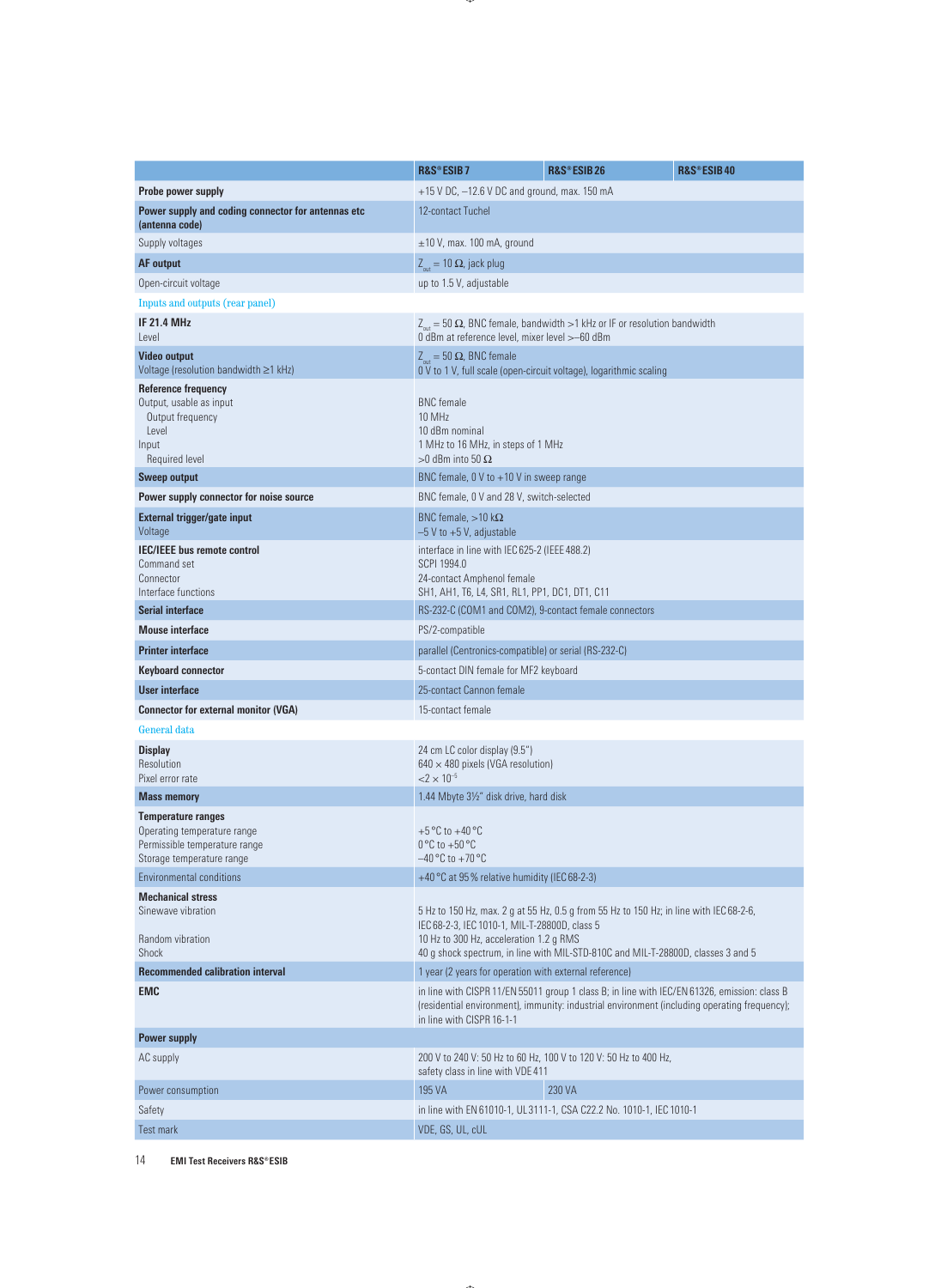|                                      | R&S®ESIB7                              | R&S®ESIB26 | R&S®ESIB40 |  |
|--------------------------------------|----------------------------------------|------------|------------|--|
| Dimensions ( $W \times H \times D$ ) | 435 mm $\times$ 236 mm $\times$ 570 mm |            |            |  |
| <b>Weight</b>                        | 25.1 kg                                | $26.4$ kg  | $27.0$ kg  |  |

1) After 30 days of operation.

2) Valid for span >100 kHz.

3) In line with CISPR 16 (tolerance for impulse bandwidths) and MIL-STD (–6 dB).

4) x = μV, μV/m, μA or μA/m.

 $^{51}$  For RF frequencies >7 GHz: error after calling peaking function. For sweep time <10 ms/GHz: additional error  $\pm 1.5$  dB.

# Ordering information

| <b>Designation</b>                                                  | <b>Type</b>  | Order No.    |
|---------------------------------------------------------------------|--------------|--------------|
| EMI Test Receiver (20 Hz to 7 GHz)                                  | R&S®ESIB7    | 1088.7490.07 |
| EMI Test Receiver (20 Hz to 26.5 GHz)                               | R&S®ESIB26   | 1088.7490.26 |
| EMI Test Receiver (20 Hz to 40 GHz)                                 | R&S®ESIB40   | 1088.7490.40 |
| <b>Options</b>                                                      |              |              |
| Linear Video Output                                                 | R&S®ESIB-B1  | 1089.0547.02 |
| Preamplifier 20 dB, 7 GHz to 26.5 GHz                               | R&S®ESIB-B2  | 1137.4494.26 |
| Preamplifier 20 dB, 7 GHz to 40 GHz                                 | R&S®ESIB-B2  | 1137.4494.40 |
| <b>Tracking Generator 7 GHz</b>                                     | R&S®FSE-B10  | 1066.4769.02 |
| Switchable Attenuator for Tracking Generator                        | R&S®FSE-B12  | 1066.5065.02 |
| Ethernet Card, RJ-45 connector                                      | R&S®FSE-B16  | 1037.5973.04 |
| Second IEC/IEEE Bus Card                                            | R&S®FSE-B17  | 1066.4017.02 |
| External Mixer Output for R&S®ESIB 26/40                            | R&S®FSE-B21  | 1084.7243.02 |
| <b>Software</b>                                                     |              |              |
| EMC Measurement Software (32 bit)                                   | R&S®EMC32-E+ | 1501.9590.02 |
| Driver for EMI Test Software R&S®ES-K1                              | R&S®ES-K16   | 1108.0288.02 |
| <b>Recommended extras</b>                                           |              |              |
| Service Kit                                                         | R&S®FSE-Z1   | 1066.3862.02 |
| DC Block, 10 kHz to 18 GHz (type N)                                 | R&S®FSE-Z4   | 1084.7443.02 |
| Microwave Measurement Cable and Adapter Set                         | R&S®FS-Z15   | 1046.2002.02 |
| Headphones                                                          |              | 0708.9010.00 |
| IEC/IEEE Bus Cable, 1 m                                             | R&S®PCK      | 0292.2013.10 |
| IEC/IEEE Bus Cable, 2 m                                             | R&S®PCK      | 0292.2013.20 |
| Control Cable 3 m, between R&S®ESIB and R&S®ENV 216                 | R&S®EZ-Z1    | 1107.2087.03 |
| Control Cable 10 m, between R&S®ESIB and R&S®ENV216                 | R&S®EZ-Z1    | 1107.2087.10 |
| Control Cable 10 m, between R&S®ESIB and R&S®ESH 3-Z5               | R&S®EZ-6     | 0816.0683.03 |
| Control Cable 3 m, between R&S®ESIB and R&S®ENV 4200                | R&S®EZ-21    | 1107.2087.03 |
| 19" Rack Adapter, 5 HU                                              | R&S®ZZA-95   | 0396.4911.00 |
| <b>Recommended EMI accessories</b>                                  |              |              |
| see EMC Test & Measurement Products Catalog, Order No. 5213.5400.42 |              |              |

**Accessories supplied**

Power cable, operating manual, spare fuses, test port adapter N and 3.5 mm connector (female) (for R&S®ESIB 26 and R&S®ESIB 40), application software for R&S®ESIB-K1